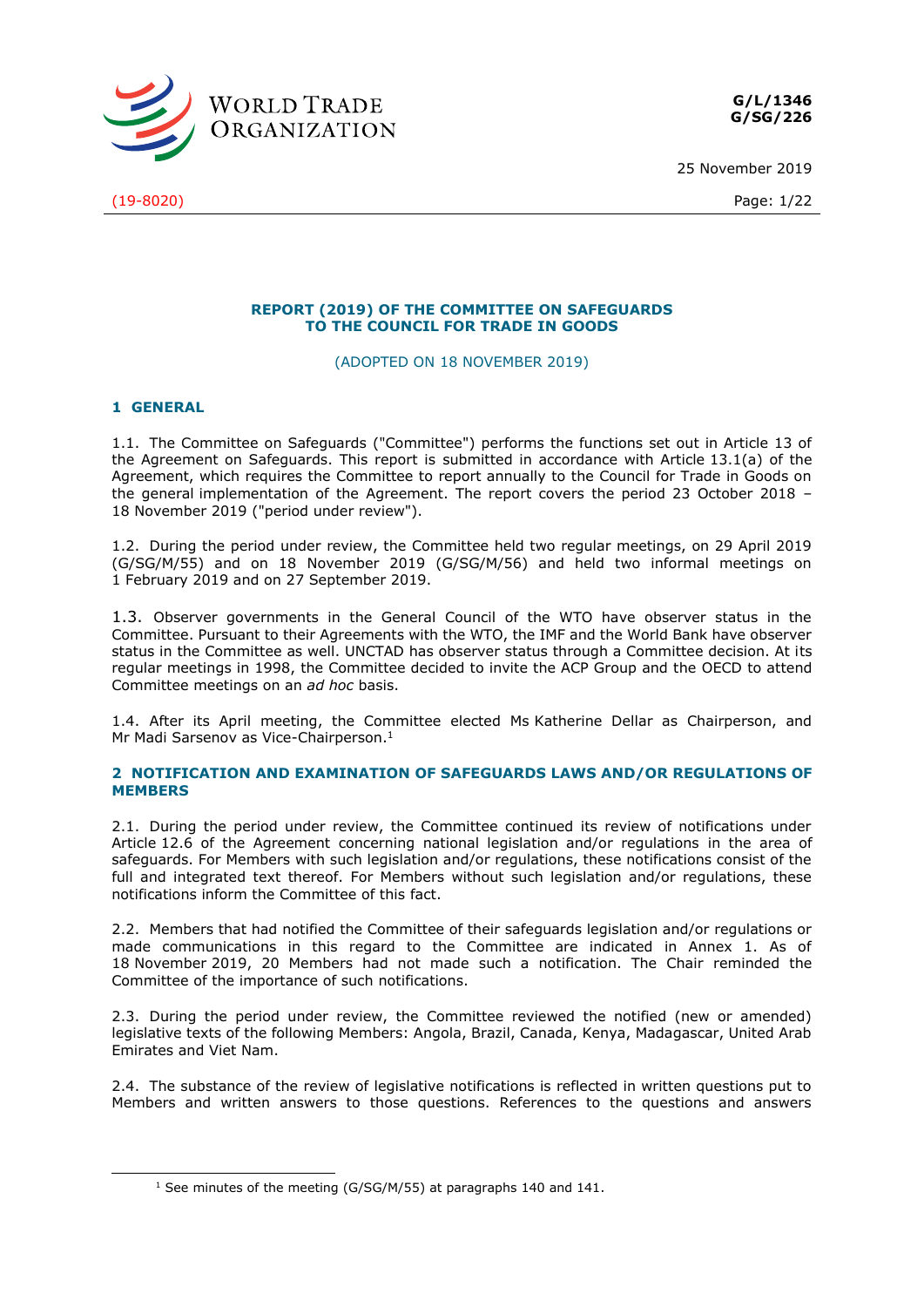pertaining to each notification can be found in the minutes of the meetings at which the notifications were reviewed (G/SG/M/55 and G/SG/M/56).

#### **3 NOTIFICATIONS OF ACTIONS RELATED TO SAFEGUARD MEASURES**

3.1. During the period under review, the Committee received and reviewed a variety of notifications of actions related to safeguard measures. The notifications of initiations, the application of safeguard measures, and the termination of investigations without measures received by the Committee during the period under review are summarized in Annex 2. A record of investigations underway and measures applicable as of 18 November 2019 is set forth in Annex 3.

3.2. Members' comments concerning these notifications can be found in the minutes of the meetings at which they were reviewed (G/SG/M/55 and G/SG/M/56). Members' written questions and answers concerning these notifications can be found in the G/SG/Q2/… series.

### **4 MOROCCO'S SAFEGUARD INVESTIGATION ON COATED WOOD BOARD**

4.1. At its April 2019 meeting, one Member raised certain concerns regarding Morocco's investigation on coated wood board. Morocco stated that the investigation was ongoing.

#### **5 US MEASURES ON STEEL**

5.1. At its November 2019 meeting, one Member asked for an agenda item under which it explained the background of its notification to the Council on Trade in Goods pertaining to its suspension of concessions in relation to the US measure on steel.

#### **6 COLOMBIA'S SAFEGUARD INVESTIGATION ON SHEETS OF PAPERBOARD AND POLYETHYLENE**

6.1. At its November 2019 meeting, one Member asked for an agenda item under which it raised concerns with Colombia's safeguard investigation on sheets of paperboard and polyethylene.

### **7 NOTIFICATIONS OF RECOMMENDATIONS TO IMPOSE A MEASURE**

7.1. At its April 2019 meeting, the Committee discussed a matter pertinent to Members that have a specific decision making structure on safeguard measures where one part of the government communicates to another part of the same government recommending that the latter take a decision related to the imposition of a safeguard measure. The Chair recalled that he held an informal meeting on this issue on 1 February 2019. The Chair noted that there seemed to be general convergence on what the best practice in terms of notification was in such situation, and asked the incoming Chair to continue the discussion.

7.2. The Committee also discussed this issue at its regular meeting on 18 November 2019. The Chair recalled that she held another informal meeting on this issue on 27 September 2019, and invited Members' comments on the idea of revising the notification format to reflect the discussion that the Committee had until this time. The Chair would hold another informal meeting on this issue.

### **8 DISCUSSION GROUP REGARDING SAFEGUARD PROCEEDINGS**

8.1. At the April 2019 meeting and the November 2019 meeting, a Member, on behalf of 11 other Members, explained that a meeting of an informal discussion group regarding safeguard proceedings would take place after the Committee meeting. While it was not part of the Committee meeting, the discussion was open to all Members. The idea behind this discussion group was to provide a broader perspective than the one in normal Committee meetings, removed from discussions of individual cases, and to focus more on each other's experiences and to learn from each other. The topics for April 2019 were: (i) duration of measures, and (ii) mid-term reviews. The topics for November 2019 were: (i) process in making a final determination regarding whether to impose a measure, and (ii) gathering and verifying data and other information from domestic producers.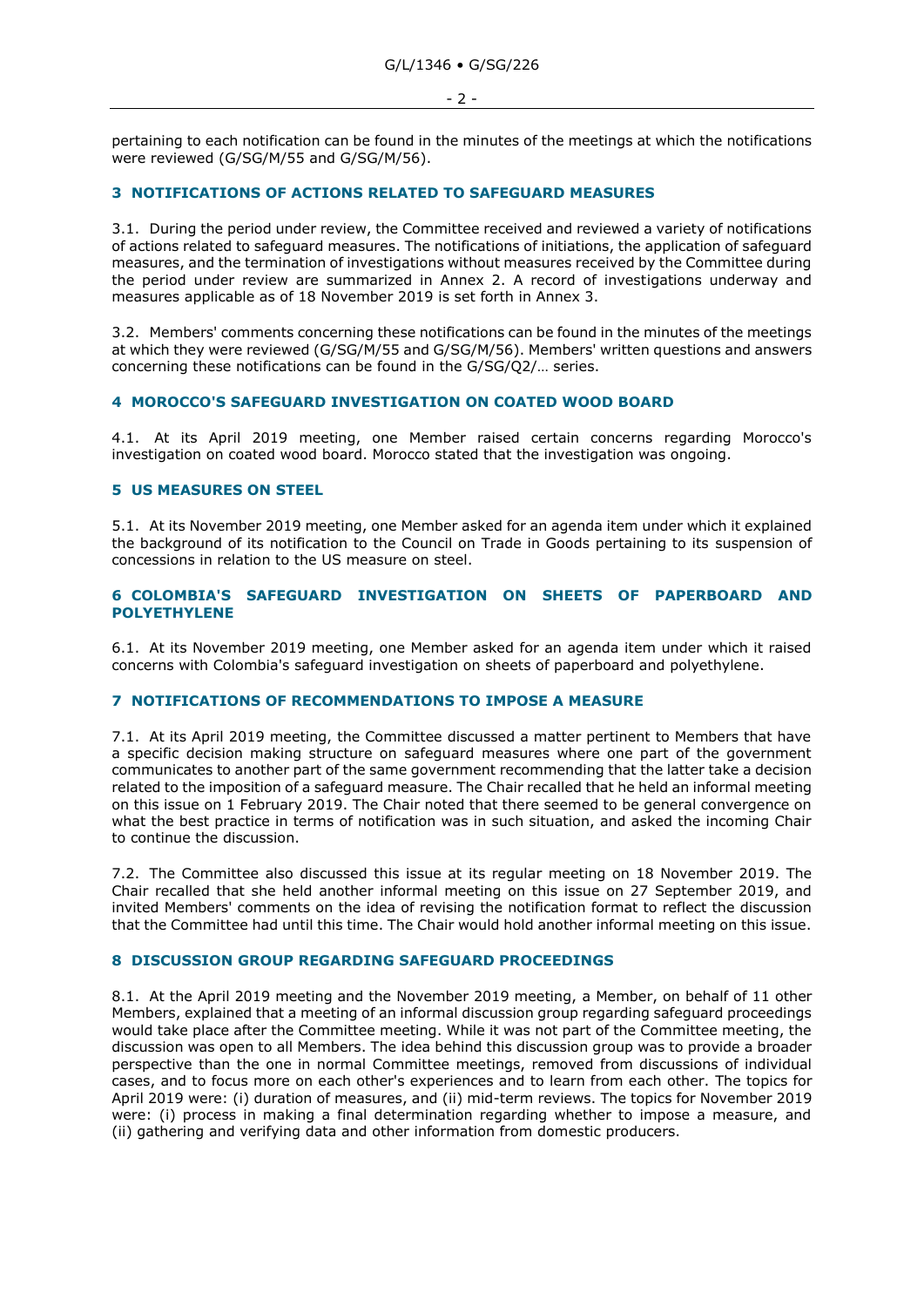#### **9 OTHER ISSUES RAISED**

9.1. At the meeting of April 2019, the following discussions took place under "Other Business": Two Members raised concerns regarding investigations conducted by Turkey on certain steel products; one Member raised concerns about an investigation conducted by the member countries of the Eurasian Economic Union on certain steel products; and the Chair made two announcements.

9.2. At the November 2019 meeting, one Member raised concerns regarding the European Union's latest revision of its measure on certain steel products. Another Member asked what the effect of a possible exit of the United Kingdom from the European Union would be on the European Union's measure on certain steel products.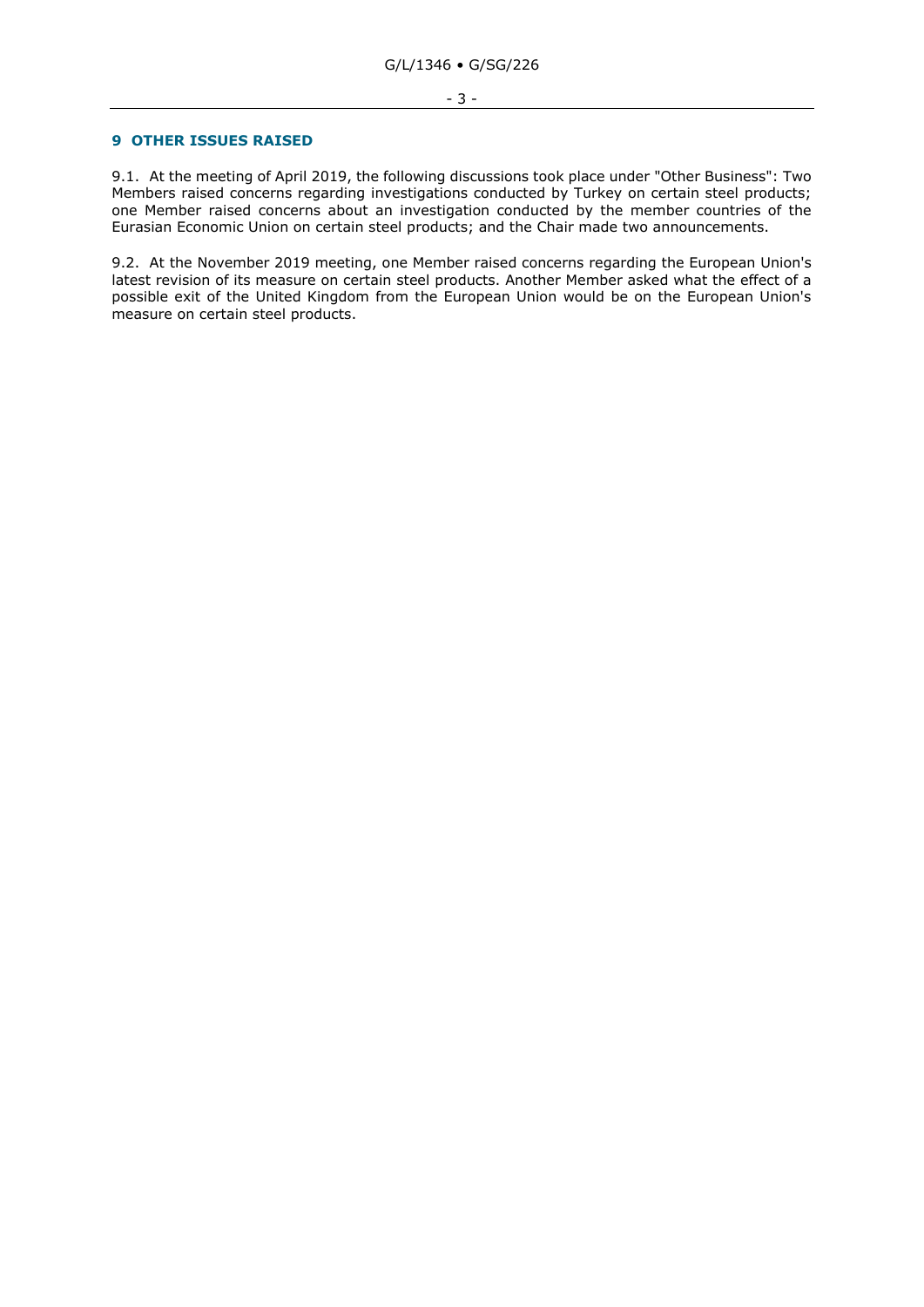#### - 4 -

#### **ANNEX 1**

### SAFEGUARDS LEGISLATIVE NOTIFICATIONS<sup>1</sup> *(Notifications submitted as at 22 October 2018)*

| <b>Member</b>                    | <b>Notification provided</b>     |
|----------------------------------|----------------------------------|
| Afghanistan                      | G/SG/N/1/AFG/1                   |
| Albania                          | G/SG/N/1/ALB/2                   |
| Angola                           | G/SG/N/1/ANG/1 (*)               |
| Antigua and Barbuda              | None                             |
| Argentina                        | G/SG/N/1/ARG/3                   |
| Armenia                          | G/SG/N/1/ARM/3                   |
| Australia                        | G/SG/N/1/AUS/2                   |
| Bahrain, Kingdom of              | G/SG/N/1/BHR/3                   |
| Bangladesh                       | G/SG/N/1/BGD/1                   |
| <b>Barbados</b>                  | G/SG/N/1/BRB/1 (*)               |
| Belize                           | $G/SG/N/1/BLZ/1$ (*)             |
| Benin                            | $G/SG/N/1/BEN/1$ (*)             |
| Bolivia, Plurinational State of  | $G/SG/N/1/BOL/1$ (*)             |
| Botswana                         | G/SG/N/1/BWA/1 (*)               |
| <b>Brazil</b>                    | G/SG/N/1/BRA/3                   |
| Brunei Darussalam                | $G/SG/N/1/BRN/1$ (*)             |
| <b>Burkina Faso</b>              | $G/SG/N/1/BFA/1$ (*)             |
| Burundi                          | G/SG/N/1/BUR/1 (*)               |
| Cabo Verde<br>Cambodia           | None<br>G/SG/N/1/KHM/2           |
|                                  |                                  |
| Cameroon<br>Canada               | G/SG/N/1/CMR/1<br>G/SG/N/1/CAN/3 |
| Central African Republic         | None                             |
| Chad                             | $G/SG/N/1/TCD/1$ (*)             |
| Chile                            | G/SG/N/1/CHL/2                   |
| China                            | G/SG/N/1/CHN/2                   |
| Colombia                         | G/SG/N/1/COL/2                   |
| Congo                            | $G/SG/N/1/COG/1$ (*)             |
| Costa Rica                       | G/SG/N/1/CRI/4                   |
| Côte d'Ivoire                    | $G/SG/N/1/CIV/1$ (*)             |
| Cuba                             | G/SG/N/1/CUB/1                   |
| Democratic Republic of the Congo | None                             |
| Djibouti                         | None                             |
| Dominica                         | G/SG/N/1/DMA/1 (*)               |
| Dominican Republic               | G/SG/N/1/DOM/2                   |
| Ecuador                          | G/SG/N/1/ECU/6                   |
| Egypt                            | G/SG/N/1/EGY/2                   |
| El Salvador                      | G/SG/N/1/SLV/3                   |
| Eswatini                         | None                             |
| European Union                   | G/SG/N/1/EU/2                    |
| Fiji                             | $G/SG/N/1/FJI/1$ (*)             |
| Gabon                            | G/SG/N/1/GAB/2                   |
| The Gambia                       | $G/SG/N/1/GMB/1$ (*)             |
| Georgia                          | G/SG/N/1/GEO/1 (*)               |
| Ghana                            | G/SG/N/1/GHA/1 (*)               |
| Grenada                          | None                             |
| Guatemala                        | G/SG/N/1/GTM/3                   |
| Guinea                           | $G/SG/N/1/GIN/1$ (*)             |
| Guinea-Bissau                    | None                             |
| Guyana                           | G/SG/N/1/GUY/1 (*)               |
| Haiti                            | $G/SG/N/1/HTI/1$ (*)             |
| Honduras                         | G/SG/N/1/HND/3                   |
| Hong Kong, China                 | $G/SG/N/1/HKG/1$ (*)             |
| Iceland                          | $G/SG/N/1/ISL/1$ (*)             |
| India                            | G/SG/N/1/IND/3                   |
| Indonesia                        | G/SG/N/1/IDN/3                   |
|                                  |                                  |

 $<sup>1</sup>$  Member states of the European Union are not indicated individually in this table, and are counted as 1</sup> under the entry "European Union" for the purpose of this table.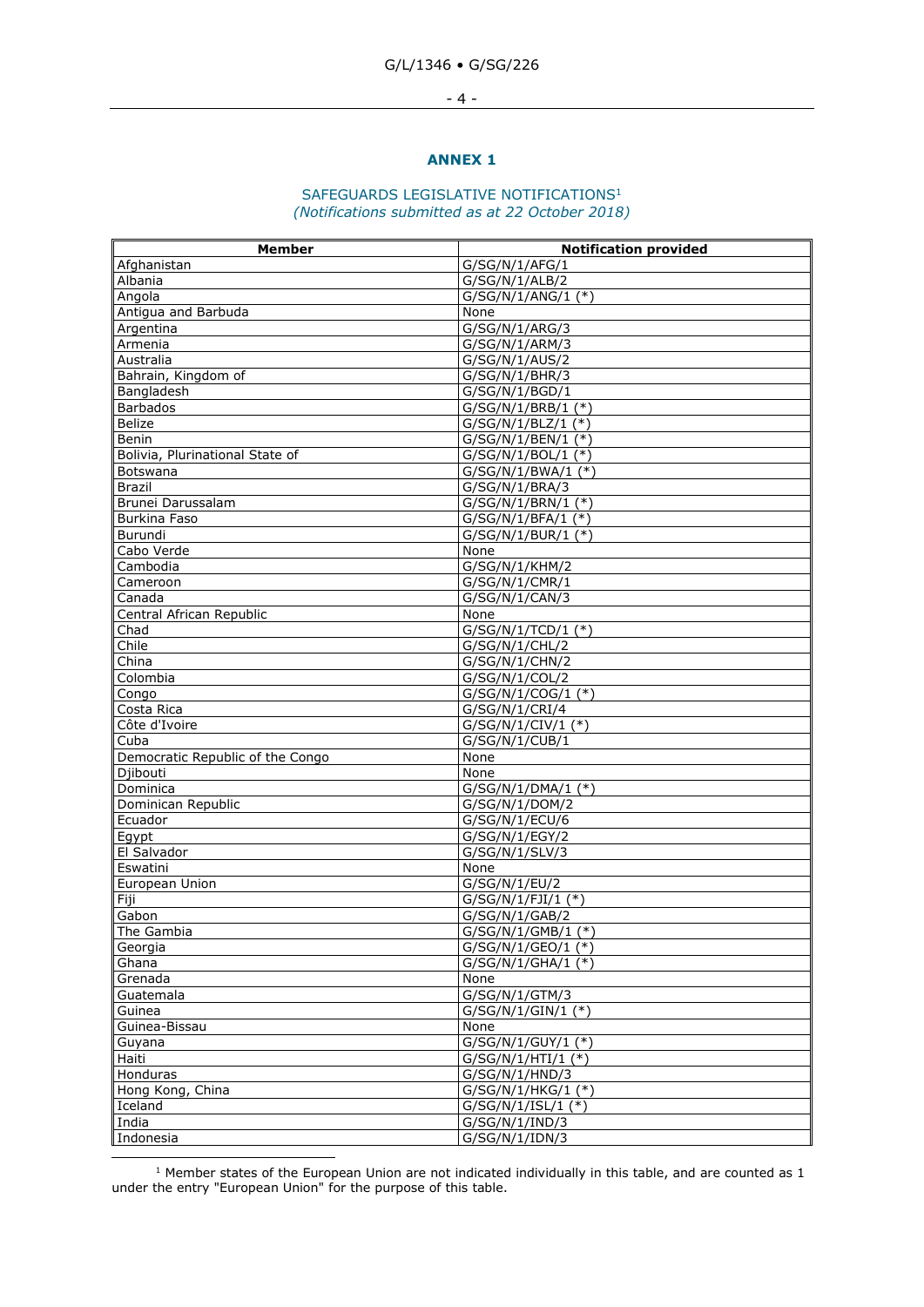| <b>Member</b>                    | <b>Notification provided</b>     |
|----------------------------------|----------------------------------|
| Israel                           | G/SG/N/1/ISR/2                   |
| Jamaica                          | G/SG/N/1/JAM/2                   |
| Japan                            | G/SG/N/1/JPN/3                   |
| Jordan                           | G/SG/N/1/JOR/3                   |
| Kazakhstan                       | G/SG/N/1/KAZ/1                   |
| Kenya                            | G/SG/N/1/KEN/2                   |
| Korea, Republic of               | G/SG/N/1/KOR/5                   |
| Kuwait, the State of             | G/SG/N/1/KWT/1                   |
| Kyrgyz Republic                  | G/SG/N/1/KGZ/3                   |
| Lao People's Democratic Republic | G/SG/N/1/LAO/2                   |
| Lesotho                          | G/SG/N/1/LSO/1 (*)               |
| Liberia                          | G/SG/N/1/LBR/1                   |
| Liechtenstein                    | G/SG/N/1/LIE/1 (*)               |
| Macao, China                     | G/SG/N/1/MAC/3 (*)               |
| Madagascar                       | G/SG/N/1/MDG/2                   |
| Malawi                           | $G/SG/N/1/MWI/1$ (*)             |
| Malaysia                         | G/SG/N/1/MYS/2                   |
| Maldives                         | $G/SG/N/1/MDV/1$ (*)             |
| Mali                             | $G/SG/N/1/MLI/1$ (*)             |
| Mauritania                       | None                             |
| <b>Mauritius</b>                 | G/SG/N/1/MUS/1 (*)               |
| Mexico                           | G/SG/N/1/MEX/1                   |
| Moldova, Republic of             | G/SG/N/1/MDA/1                   |
| Mongolia                         | G/SG/N/1/MNG/1 (*)               |
| Montenegro                       | G/SG/N/1/MNE/1                   |
| Morocco                          | G/SG/N/1/MAR/2                   |
| Mozambique                       | None                             |
| Myanmar                          | $G/SG/N/1/MYM/1$ (*)             |
| Namibia                          | G/SG/N/1/NAM/2 (*)               |
| Nepal                            | $G/SG/N/1/NPL/1$ (*)             |
| New Zealand                      | G/SG/N/1/NZL/2                   |
| Nicaragua                        | G/SG/N/1/NIC/2                   |
| Niger                            | None                             |
| Nigeria                          | G/SG/N/1/NGA/1 (*)               |
| North Macedonia<br>Norway        | G/SG/N/1/MKD/1<br>G/SG/N/1/NOR/4 |
| Oman                             | G/SG/N/1/OMN/3                   |
| Pakistan                         | G/SG/N/1/PAK/3                   |
| Panama                           | G/SG/N/1/PAN/2                   |
| Papua New Guinea                 | G/SG/N/1/PNG/1 (*)               |
| Paraguay                         | G/SG/N/1/PRY/2                   |
| Peru                             | G/SG/N/1/PER/2                   |
| Philippines                      | G/SG/N/1/PHL/2                   |
| Qatar                            | G/SG/N/1/QAT/3                   |
| Russian Federation               | G/SG/N/1/RUS/2                   |
| Rwanda                           | None                             |
| Saint Kitts and Nevis            | None                             |
| Saint Lucia                      | $\overline{G/SG/N}/1/LCA/1$ (*)  |
| Saint Vincent and the Grenadines | None                             |
| Samoa                            | None                             |
| Saudi Arabia, Kingdom of         | G/SG/N/1/SAU/2                   |
| Senegal                          | G/SG/N/1/SEN/1 (*)               |
| Seychelles                       | G/SG/N/1/SYC/1(*)                |
| Sierra Leone                     | G/SG/N/1/SLE/1 (*)               |
| Singapore                        | $G/SG/N/1/SGP/1$ (*)             |
| Solomon Islands                  | None                             |
| South Africa                     | G/SG/N/1/ZAF/2                   |
| Sri Lanka                        | $G/SG/N/1/LKA/1$ (*)             |
| Suriname                         | G/SG/N/1/SUR/1 (*)               |
| Switzerland                      | G/SG/N/1/CHE/1 (*)               |
| Chinese Taipei                   | G/SG/N/1/TPKM/3                  |
| Tajikistan                       | None                             |
| Tanzania                         | None                             |
| Thailand                         | G/SG/N/1/THA/3                   |
| Togo                             | $G/SG/N/1/TGO/1$ (*)             |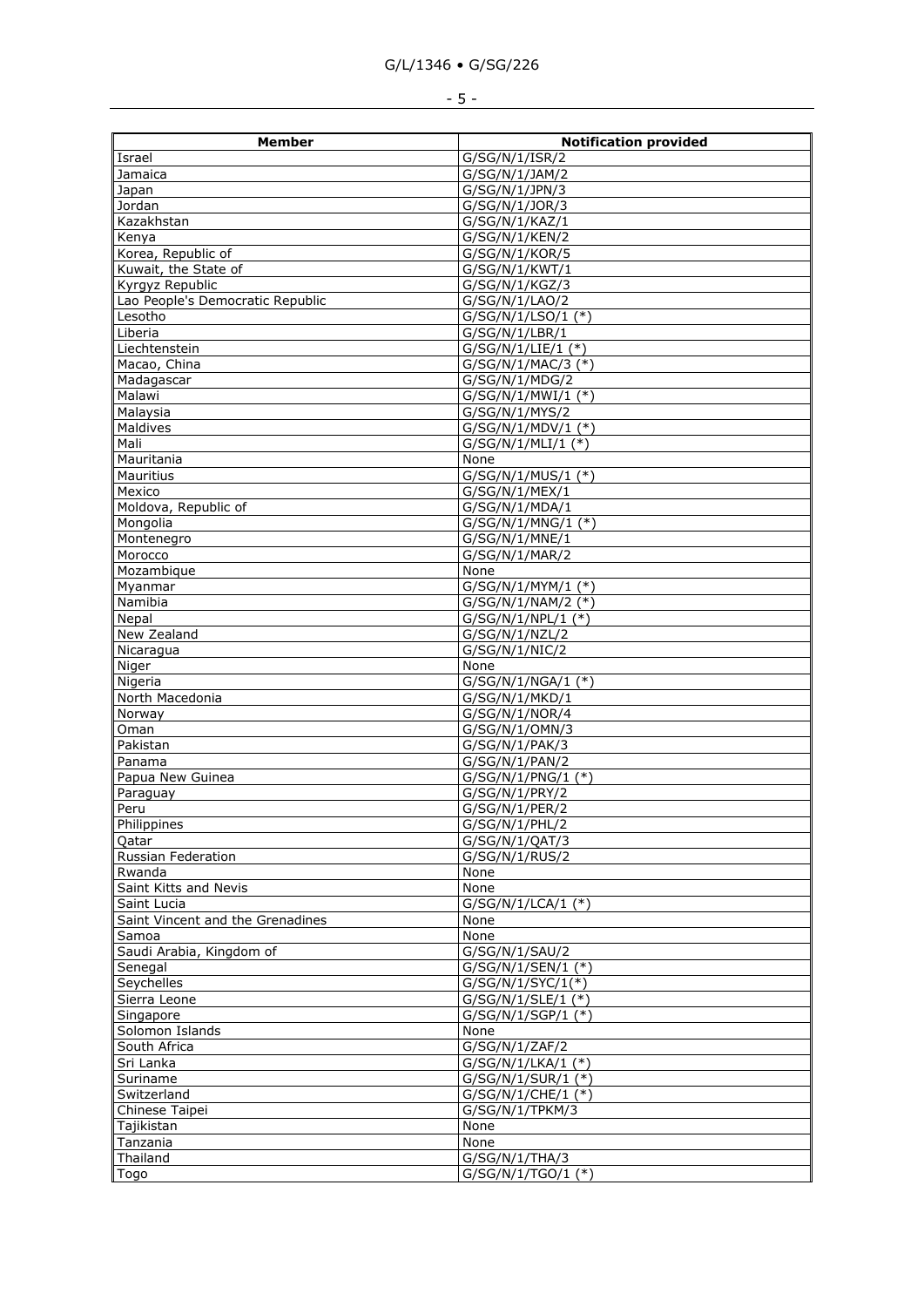|  | v<br>×<br>۰.<br>v<br>M. |  |
|--|-------------------------|--|
|--|-------------------------|--|

| Member                            | <b>Notification provided</b> |  |  |
|-----------------------------------|------------------------------|--|--|
| Tonga                             | None                         |  |  |
| Trinidad and Tobago               | $G/SG/N/1/TTO/1$ (*)         |  |  |
| Tunisia                           | G/SG/N/1/TUN/2               |  |  |
| Turkey                            | G/SG/N/1/TUR/3               |  |  |
| Uganda                            | $G/SG/N/1/UGA/1$ (*)         |  |  |
| Ukraine                           | G/SG/N1/UKR/1                |  |  |
| United Arab Emirates              | G/SG/N/1/ARE/2               |  |  |
| United States of America          | G/SG/N/1/USA/1               |  |  |
| Uruguay                           | G/SG/N/1/URY/1               |  |  |
| Vanuatu                           | $G/SG/N/1/VUT/1$ (*)         |  |  |
| Venezuela, Bolivarian Republic of | G/SG/N/1/VEN/2               |  |  |
| Viet Nam                          | G/SG/N/1/VNM/2               |  |  |
| Yemen                             | None                         |  |  |
| Zambia                            | G/SG/N/1/ZMB/2               |  |  |
| Zimbabwe                          | $G/SG/N/1/ZWE/2$ (*)         |  |  |

Notification accompanied with the mark (\*) is a "nil" notification. "None" means that no notification has been submitted.

The latest notifications are indicated above. Corrigenda and supplements are not indicated in this table.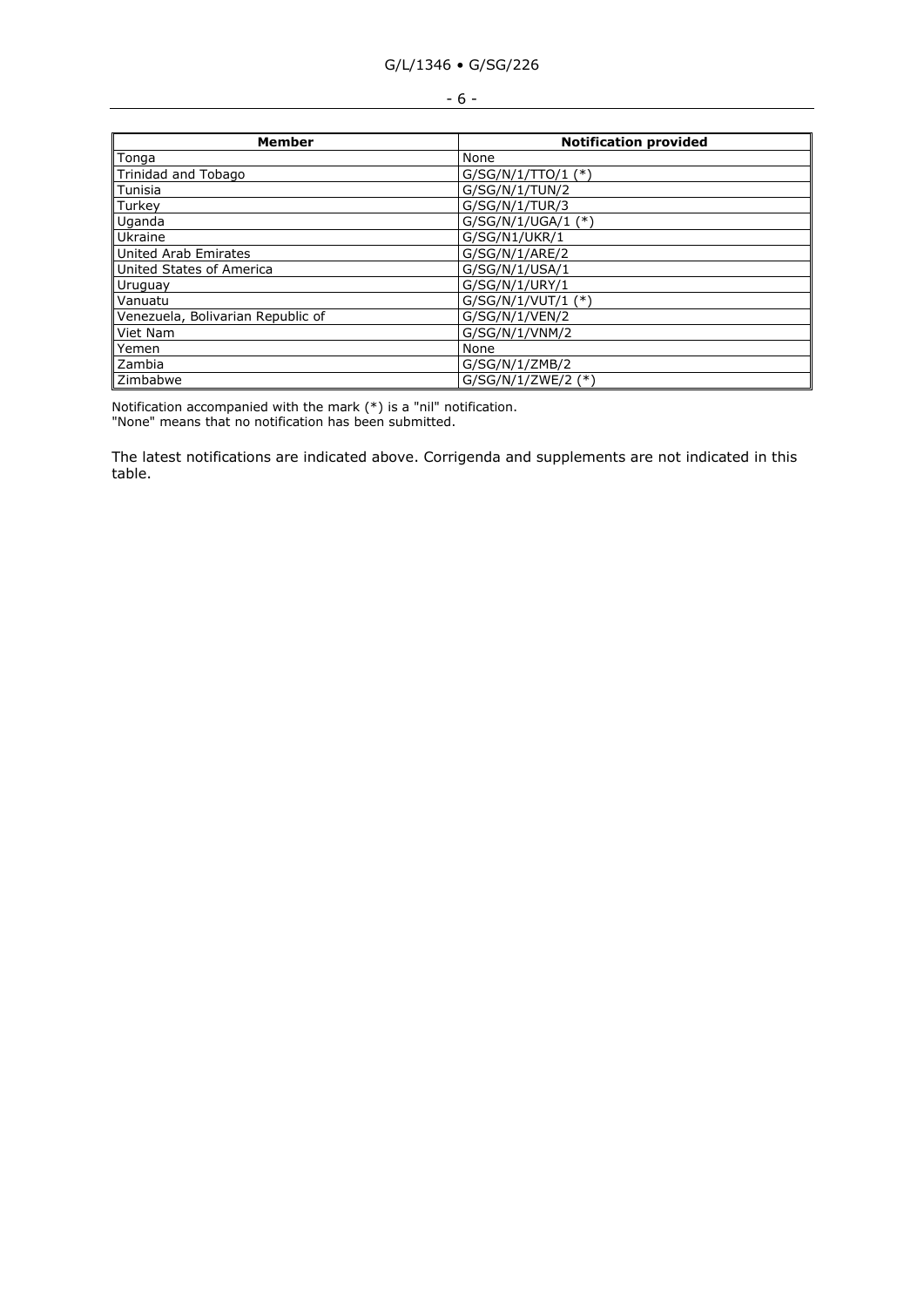#### **ANNEX 2**

#### SUMMARY OF VARIOUS NOTIFICATIONS BETWEEN 23 OCTOBER 2018 – 18 NOVEMBER 2019<sup>1</sup>

| <b>Reporting Member and</b><br>Product |                                             | Safeguard<br>investigations<br>initiated <sup>2</sup> | <b>Provisional</b><br>safeguard measures                                | Definitive safeguard measures<br>(including recommendations of<br>imposition as well as decision<br>to extend an existing<br>measure $)^3$ | Safeguard<br>investigations<br>terminated without<br>measures | <b>Expired or</b><br>terminated<br>measures <sup>4</sup> |
|----------------------------------------|---------------------------------------------|-------------------------------------------------------|-------------------------------------------------------------------------|--------------------------------------------------------------------------------------------------------------------------------------------|---------------------------------------------------------------|----------------------------------------------------------|
| Canada                                 | Certain steel<br>products                   | 11/10/2018<br>G/SG/N/6/CAN/4<br>[n: 12/10/2018]       | 02/02/2019<br>G/SG/N/7/CAN/1/<br>Supp1.1 <sup>5</sup><br>[n:04/02/2019] | G/SG/N/8/CAN/3<br>and<br>13/05/2019<br> G/SG/N/10/CAN/1<br>[n: 11/05/2019]<br>and<br>G/SG/N/10/CAN/1/<br>Suppl.1 <sup>6</sup>              |                                                               |                                                          |
| Chile                                  | Powdered milk<br>and Gouda<br>cheese        | 08/03/2018<br>G/SG/N/6/CHL/20<br>[n: 08/03/2018]      |                                                                         |                                                                                                                                            | 23/01/2019<br>G/SG/N/9/CHL/12<br>[n:25/01/2019]               |                                                          |
| Colombia                               | Sheets of<br>paperboard and<br>polyethylene | 09/04/2019<br> G/SG/N/6/COL/8 <br>  [n:16/04/2019]    |                                                                         |                                                                                                                                            |                                                               |                                                          |

 $\overline{\phantom{0}}$ -

ł <sup>1</sup> Notifications indicated in *bold italics* are those notified during this period. Dates indicated in this table are actual dates of the initiation of the investigation and the dates of the imposition of the provisional/final measure. Dates shown between [] starting with an "n" are the dates when the initiation notifications were submitted. For multiple-symbolled documents, only the relevant symbols are indicated in each box. Corrigenda are not indicated in this table. N/12 review notifications are not included in this table.

<sup>&</sup>lt;sup>2</sup> In order to put the information into context, this column includes notifications received before the period covered. When a measure has been extended, the initiation date of either the original investigation or the extension investigation is indicated, depending on the context. For other columns, if the notification submitted is not relevant to the timing of the measure, no date is indicated above that notification.

<sup>&</sup>lt;sup>3</sup> "Proposal" in this column and in the column "provisional safeguard measures" signifies that the notification concerns a proposal/recommendation to impose a measure.

<sup>4</sup> This column only indicates information on expiration or termination which the relevant Member notified as such in writing.

<sup>&</sup>lt;sup>5</sup> This notification concerns the modification of Canada's provisional safequard tariff-rate quotas.

<sup>&</sup>lt;sup>6</sup> This notification concerns the exclusion of certain products from the safeguard measure on certain steel products.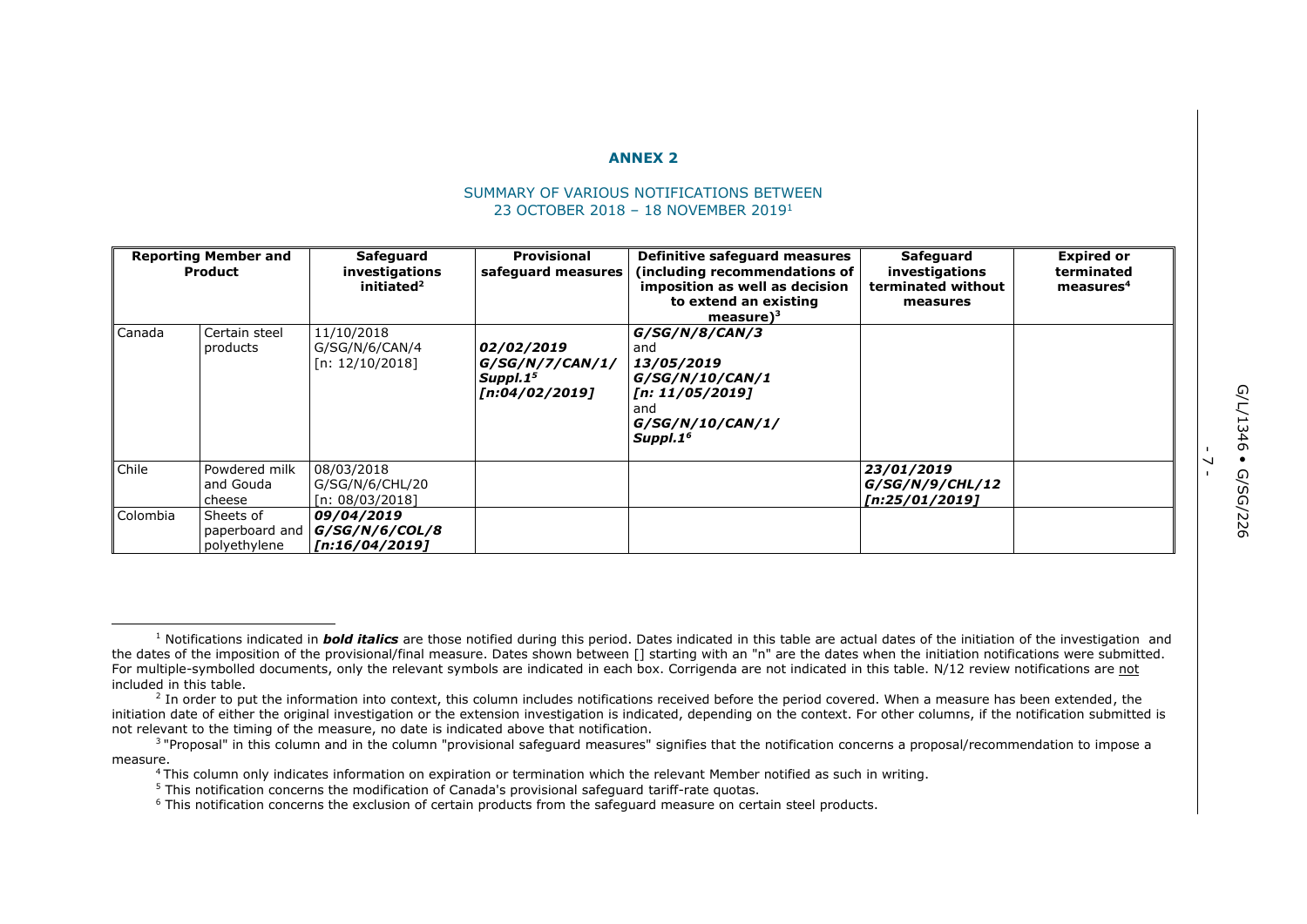| <b>Reporting Member and</b><br>Product            |                                                                                                                       | <b>Safeguard</b><br>investigations<br>initiated <sup>2</sup>                   | <b>Provisional</b><br>safeguard measures         | Definitive safeguard measures<br>(including recommendations of<br>imposition as well as decision<br>to extend an existing<br>$measure)^3$ | <b>Safeguard</b><br>investigations<br>terminated without<br>measures | <b>Expired or</b><br>terminated<br>measures <sup>4</sup> |
|---------------------------------------------------|-----------------------------------------------------------------------------------------------------------------------|--------------------------------------------------------------------------------|--------------------------------------------------|-------------------------------------------------------------------------------------------------------------------------------------------|----------------------------------------------------------------------|----------------------------------------------------------|
| Costa Rica                                        | Sugar in solid<br>form,<br>granulated,<br>known as white<br>sugar                                                     | 20/06/2019<br>G/SG/N/6/CRI/5<br>[n: 09/07/2019]                                |                                                  |                                                                                                                                           |                                                                      |                                                          |
| Egypt                                             | Semi-finished<br>or non-alloy<br>steel and steel<br>rebars (bars,<br>rods and coils)<br>for construction<br>purposes. | 31/03/2019<br>products of iron $G/SG/N/6/EGY/14$<br>[n: 02/04/2019]            | 15/04/2019<br>G/SG/N/Z/EGY/11<br>[n: 11/04/2019] | 12/10/2019<br>G/SG/N/10/EGY/9<br>[n:10/10/2019]                                                                                           |                                                                      |                                                          |
| Eurasian<br>Economic<br>Union<br>member<br>states | Certain flat-<br>rolled steel<br>products                                                                             | 07/08/2018<br>$G/SG/N/6/**/**7$<br>$[n: **/09/2018]$ <sup>8</sup>              |                                                  | 01/12/2019<br>$G/SG/N/10/**/**/Suppl.19$<br>[n: **/08/2019] <sup>10</sup>                                                                 |                                                                      |                                                          |
| Eurasian<br>Economic<br>Union<br>member<br>states | Microwave<br>Ovens                                                                                                    | 01/03/2019<br>$G/SG/N/6$ /**/** <sup>11</sup><br>[n: **/**/2019] <sup>12</sup> |                                                  |                                                                                                                                           | 18/04/2019<br>$G/SG/N/9$ /**/** <sup>13</sup><br>[n:10/05/2019]      |                                                          |
| Eurasian<br>Economic<br>Union<br>member<br>states | Welded tubes of $04/03/2019$<br>stainless steel                                                                       | $G/SG/N/6/***$ /**/14<br>[n: **/**/2019] <sup>15</sup>                         |                                                  |                                                                                                                                           |                                                                      |                                                          |

 $\infty$ -

<sup>7</sup> Four separate notifications were submitted: G/SG/N/6/ARM/3, G/SG/N/6/KAZ/1, G/SG/N/6/KGZ/7 and G/SG/N/6/RUS/5.

<sup>8</sup> This entry reads as follows: [n: 04/09/2018 (Kyrgyz Republic), 05/09/2018 (Russia), 07/09/2018 (Kazakhstan), and 10/09/2018 (Armenia)].

<sup>&</sup>lt;sup>9</sup> Four separate notifications were submitted: G/SG/N/10/ARM/3/Suppl.1, G/SG/N/10/KAZ/1/Suppl.1, G/SG/N/10/KGZ/5/Suppl.1, G/SG/N/10/RUS/4/Suppl.1.

<sup>10</sup> This entry reads as follows: [n:16/09/2019 (Armenia), n: 27/08/2019 (Kazakhstan), n: 17/09/2019 (Kyrgyz Republic), n:23/08/2019 (Russian Federation)].

<sup>11</sup> Four separate notifications were submitted: G/SG/N/6/ARM/4, G/SG/N/6/KAZ/2, G/SG/N/6/KHZ/8, G/SG/N/6/RUS/6.

<sup>12</sup> This entry reads as follows: [n:05/04/2019 (Armenia), n:03/04/2019 (Kazakhstan), n:03/04/2019 (Kyrgyz Republic) and n:19/03/2019 (Russian Federation)]. <sup>13</sup> Four separate notifications were submitted: G/SG/N/9/ARM/1, G/SG/N/9/KAZ/1, G/SG/N/9/KGZ/1, G/SG/N/9/RUS/1.

<sup>14</sup> Four separate notifications were submitted: G/SG/N/6/ARM/5, G/SG/N/6/KAZ/3, G/SG/N/6/KGZ/9 and G/SG/N/6/RUS/7.

<sup>15</sup> This entry reads as follows: [n:05/04/2019 (Armenia), n:03/04/2019 (Kazakhstan, n:03/04/2019 (Kyrgyz Republic) and n:19/03/2019 (Russian Federation).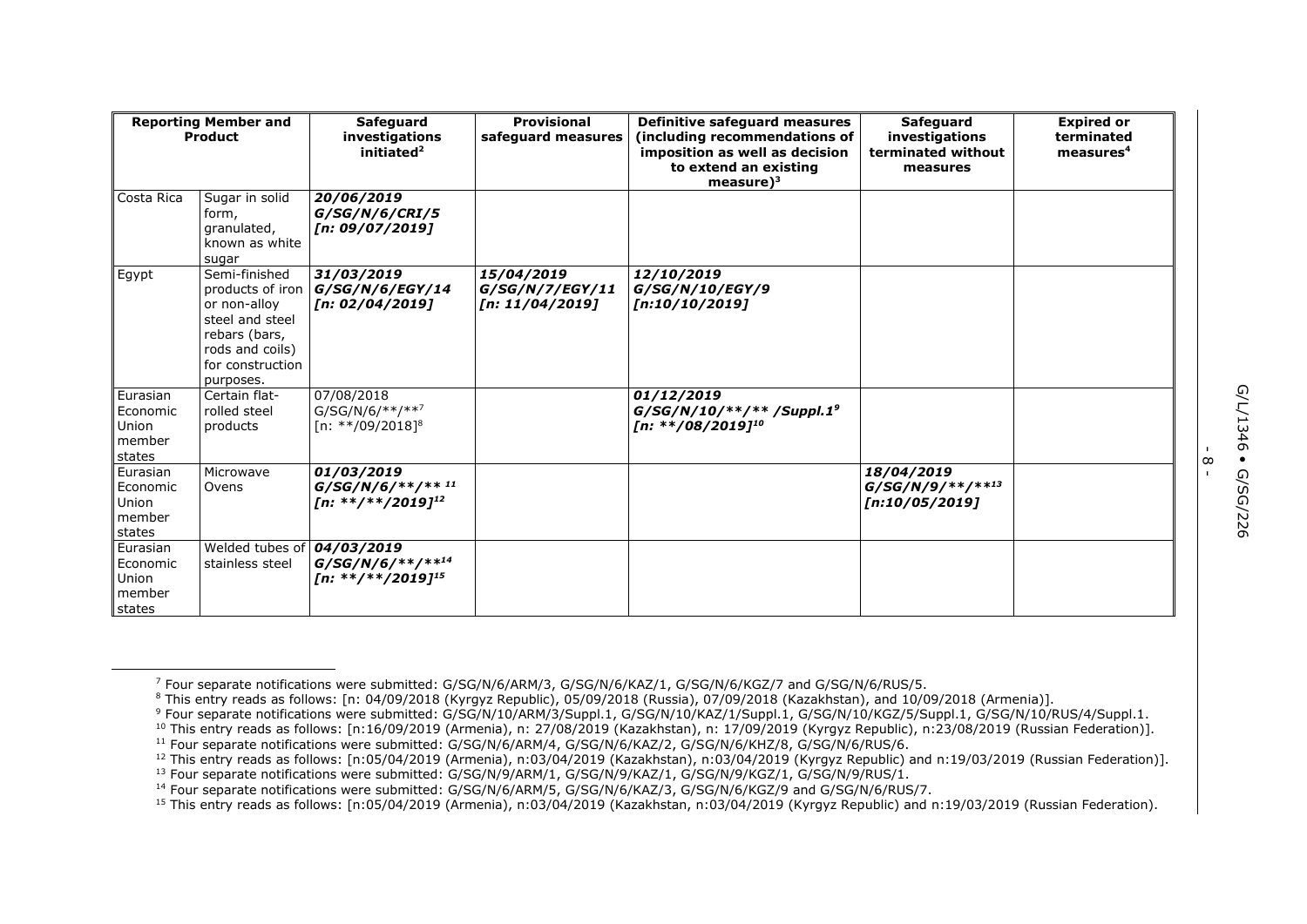| <b>Reporting Member and</b><br><b>Product</b> |                                                                                                | <b>Safeguard</b><br>investigations<br>initiated <sup>2</sup>                                  | <b>Provisional</b><br>safequard measures      | Definitive safeguard measures<br>(including recommendations of<br>imposition as well as decision<br>to extend an existing<br>measure $)^3$                                                                                                                                                           | Safeguard<br>investigations<br>terminated without<br>measures | <b>Expired or</b><br>terminated<br>measures <sup>4</sup> |
|-----------------------------------------------|------------------------------------------------------------------------------------------------|-----------------------------------------------------------------------------------------------|-----------------------------------------------|------------------------------------------------------------------------------------------------------------------------------------------------------------------------------------------------------------------------------------------------------------------------------------------------------|---------------------------------------------------------------|----------------------------------------------------------|
| European<br>Union                             | Certain steel<br>products                                                                      | 26/03/2018<br>G/SG/N/6/EU/1<br>[n: $27/03/2018$ ]<br>and<br>G/SG/N/6/EU/1/<br>Suppl. $1^{16}$ | 19/07/2018<br>G/SG/N/7/EU/1<br>[n:16/07/2018] | G/SG/N/10/EU/1<br>(Proposal)<br>and<br>02/02/2019<br>G/SG/N/10/EU/1/Suppl.1<br>[n: 07/02/2019]<br>and<br>G/SG/N/10/EU/1/Suppl.2<br>(Review of existing measures)<br>and<br>G/SG/N/10/EU/1/Suppl.3<br>(Proposal) $17$<br>and<br>27/09/2019<br>G/SG/N/10/EU/1/Suppl.4 <sup>18</sup><br>[n: 01/10/2019] |                                                               |                                                          |
| GCC<br>member<br>states                       | Prepared<br>additives for<br>cements,<br>mortars or<br>concretes<br>(chemical<br>plasticizers) | 20/09/2017<br>G/SG/N/6/BHR/3<br>[n: 03/10/2017]                                               |                                               | $G/SG/N/10/BHR/2^{19}$<br>(proposal)<br>and<br>21/06/2019<br>G/SG/N/10/BHR/2/<br>Suppl.1 <sup>20</sup><br>[n:12/06/2019]                                                                                                                                                                             |                                                               |                                                          |
| GCC<br>member<br>states                       | Certain Steel<br>Products                                                                      | 23/10/2019<br>$G/SG/N/6/SAU/3^{21}$<br>[n: 24/10/2019]                                        |                                               |                                                                                                                                                                                                                                                                                                      |                                                               |                                                          |
| Guatemala                                     | Flat-rolled<br>products of<br>other alloy<br>steels of width<br>of 600mm or<br>more            | 27/08/2019<br>G/SG/N/6/GTM/1<br>[n: 04/09/2019]                                               |                                               |                                                                                                                                                                                                                                                                                                      |                                                               |                                                          |

<sup>16</sup> This is a notification of an amendment of the investigation to include two other steel products into the list of products subject to investigation.

<sup>19</sup> The full symbol is G/SG/N/10/ARE/2 - G/SG/N/10/BHR/2 – G/SG/N/10/KWT/2 – G/SG/N/10/OMN/2 – G/SG/N/10/QAT/2 – G/SG/N/10/SAU/2. <sup>20</sup> The full symbol is G/SG/N/10/ARE/2/Suppl.1 - G/SG/N/10/BHR/2/Suppl.1 - G/SG/N/10/KWT/2/Suppl.1 - G/SG/N/10/OMN/2/Suppl.1 -

G/SG/N/10/QAT/2/Suppl.1 - G/SG/N/10/SAU/2/Suppl.1.

ł

<sup>21</sup> The full symbol is G/SG/N/6/ARE/3 - G/SG/N/6/BHR/4 - G/SG/N/6/KWT/4 - G/SG/N/6/OMN/3 - G/SG/N/6/QAT/3 - G/SG/N/6/SAU/3.

ه<br>۱

<sup>&</sup>lt;sup>17</sup> Proposal to make adjustments to the measure.

 $18$  Adjustments to SG measures in place following review investigation initiated on 17 May 2019.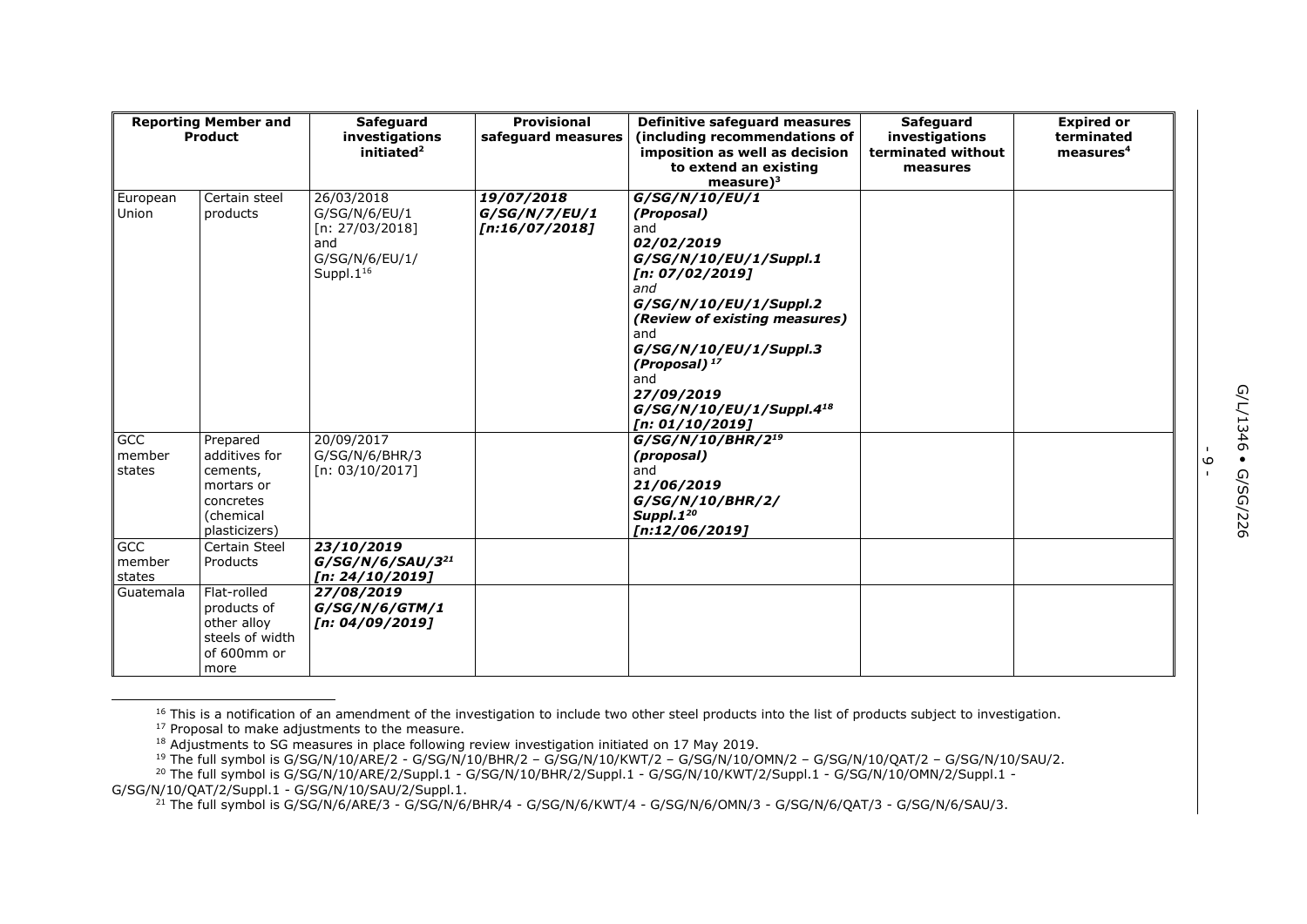| <b>Reporting Member and</b><br><b>Product</b> |                                                                                          | <b>Safeguard</b><br>investigations<br>initiated <sup>2</sup>                     | Provisional<br>safequard measures                                                    | Definitive safeguard measures<br>(including recommendations of<br>imposition as well as decision<br>to extend an existing<br>measure $)^3$         | Safeguard<br>investigations<br>terminated without<br>measures | <b>Expired or</b><br>terminated<br>measures <sup>4</sup>     |
|-----------------------------------------------|------------------------------------------------------------------------------------------|----------------------------------------------------------------------------------|--------------------------------------------------------------------------------------|----------------------------------------------------------------------------------------------------------------------------------------------------|---------------------------------------------------------------|--------------------------------------------------------------|
| India                                         | Phenol                                                                                   | 23/08/2019<br>G/SG/N/6/IND/45<br>[n:11/09/2019]                                  |                                                                                      |                                                                                                                                                    |                                                               |                                                              |
| India                                         | Single Mode<br><b>Optical Fibre</b>                                                      | 23/09/2019<br>G/SG/N/6/IND/46<br>[n:30/09/2019]                                  |                                                                                      |                                                                                                                                                    |                                                               |                                                              |
| Indonesia                                     | Flat-rolled<br>product of iron<br>or non-alloy<br>steel                                  | 18/01/2017<br>G/SG/N/6/IDN/22/<br>Suppl.2 [n:19/01/2017]<br>(Review - Extension) |                                                                                      | G/SG/N/10/IDN/16/Suppl.2<br>(Extension - Proposal)<br>and<br>03/10/2017<br>G/SG/N/10/IDN/16/Suppl.3<br>[n: 01/10/2017]<br>(Extension - Imposition) |                                                               | 27/03/2019<br>G/SG/N/10/IDN/<br>16/Suppl.4<br>[n:15/04/2019] |
| Indonesia                                     | Aluminium Foil                                                                           | 09/10/2018<br>G/SG/N/6/IDN/29<br>[n:11/10/2018]                                  |                                                                                      | G/SG/N/10/IDN/21<br>(Proposal)<br>and<br>07/11/2019<br>G/SG/N/10/IDN/21/Suppl.1<br>[n:06/11/2019]                                                  |                                                               |                                                              |
| Indonesia                                     | Evaporators                                                                              | 12/06/2019<br>G/SG/N/6/IDN/30<br>[n: 13/06/2019]                                 |                                                                                      | G/SG/N/10/IDN/22<br>(Proposal)                                                                                                                     |                                                               |                                                              |
| Indonesia                                     | Fabrics                                                                                  | 18/09/2019<br>G/SG/N/6/IDN/31<br>[n:20/09/2019]                                  | G/SG/N/7/IDN/2<br>and<br>09/11/2019<br>G/SG/N/7/IDN/2/<br>Suppl.1<br>[n: 12/11/2019] |                                                                                                                                                    |                                                               |                                                              |
| Indonesia                                     | Yarn (other<br>than sewing<br>thread) of<br>synthetic and<br>artificial staple<br>fibres | 18/09/2019<br>G/SG/N/6/IDN/32<br>[n:20/09/2019]                                  | G/SG/N/7/IDN/3<br>and<br>09/11/2019<br>G/SG/N/7/IDN/3/<br>Suppl.1<br>[n: 12/11/2019] |                                                                                                                                                    |                                                               |                                                              |

- 10 -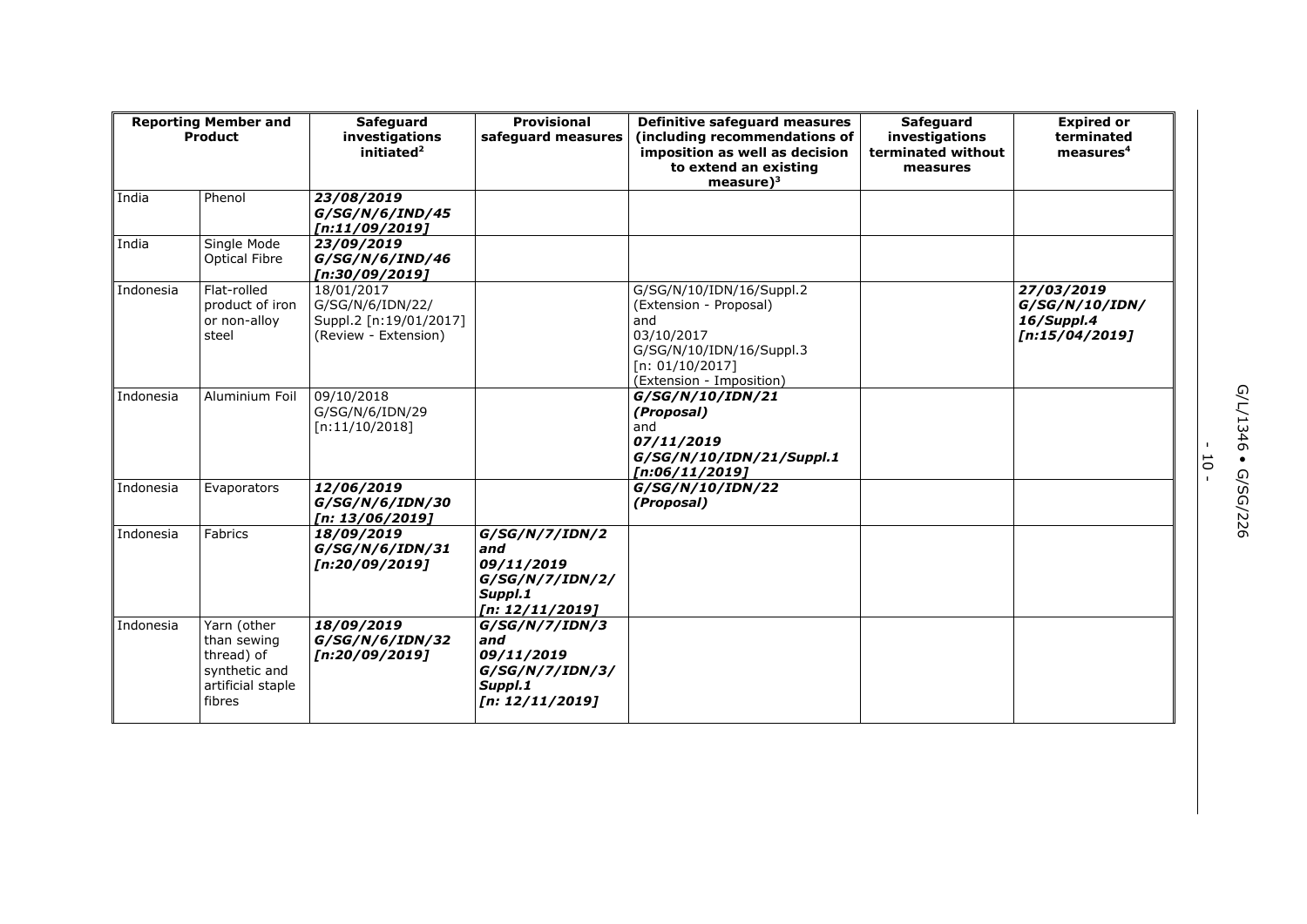| <b>Reporting Member and</b><br>Product |                                                                                                                         | <b>Provisional</b><br><b>Safeguard</b><br>investigations<br>safeguard measures<br>initiated <sup>2</sup> |                                                                                             | Definitive safeguard measures<br>(including recommendations of<br>imposition as well as decision<br>to extend an existing<br>measure $)^3$ | <b>Safeguard</b><br>investigations<br>terminated without<br>measures | <b>Expired or</b><br>terminated<br>measures <sup>4</sup>                     |
|----------------------------------------|-------------------------------------------------------------------------------------------------------------------------|----------------------------------------------------------------------------------------------------------|---------------------------------------------------------------------------------------------|--------------------------------------------------------------------------------------------------------------------------------------------|----------------------------------------------------------------------|------------------------------------------------------------------------------|
| Indonesia                              | Curtains<br>(Including)<br>Drapes),<br>Interior Blinds,<br>Bed Valances,<br>and Other<br>Furnishing<br><b>Articles</b>  | 18/09/2019<br>G/SG/N/6/IDN/33<br>[n:20/09/2019]                                                          | G/SG/N/7/IDN/4<br>and<br>09/11/2019<br>G/SG/N/7/IDN/4/<br>Suppl.1<br>[n: 12/11/2019]        |                                                                                                                                            |                                                                      |                                                                              |
| Jordan                                 | Aluminium<br>Bars, Rods and<br>Profiles                                                                                 | 28/07/2019<br>G/SG/N/6/JOR/18/S<br>uppl.1<br>[n:29/07/2019]<br>(Review - Extension)                      |                                                                                             | G/SG/N/10/JOR/10/Suppl.2<br>[n: 13/09/2019]<br>(Extension - Proposal)                                                                      |                                                                      | October 2019 <sup>22</sup><br>G/SG/N/10/JOR/<br>10/Suppl.3<br>[n:28/10/2019] |
| Jordan                                 | Potato Chips<br>and Potato<br>prepared or<br>preserved<br>otherwise than<br>by vinegar or<br>acetic acid, not<br>frozen | 01/09/2019<br>G/SG/N/6/JOR/19<br>[n: 03/09/2019]                                                         |                                                                                             |                                                                                                                                            |                                                                      |                                                                              |
| Madagascar                             | Detergent<br>Powder                                                                                                     | 31/12/2018<br>$G/SG/N/6/MDG/3^{23}$<br>[n:07/01/2019]                                                    | G/SG/N/7/MDG/3<br>and<br>(unclear) $^{24}$<br>G/SG/N/7/MDG/3/<br>Suppl.1<br>[n: 20/02/2019] | G/SG/N/10/MDG/3<br>[n: 25/06/2019]<br>(Proposal)                                                                                           |                                                                      |                                                                              |

- 11 -

<sup>&</sup>lt;sup>22</sup> This is the date of the notification.

 $23$  This is the same document as G/SG/N/7/MDG/3.

<sup>&</sup>lt;sup>24</sup> "The provisional safeguard measure will enter into force on the date of publication of the related notice in at least two national newspapers authorized to receive legal notices, subject to the entry into force of the regulatory text on the procedures for collecting the additional duties provided for in the 2019 Finance Law."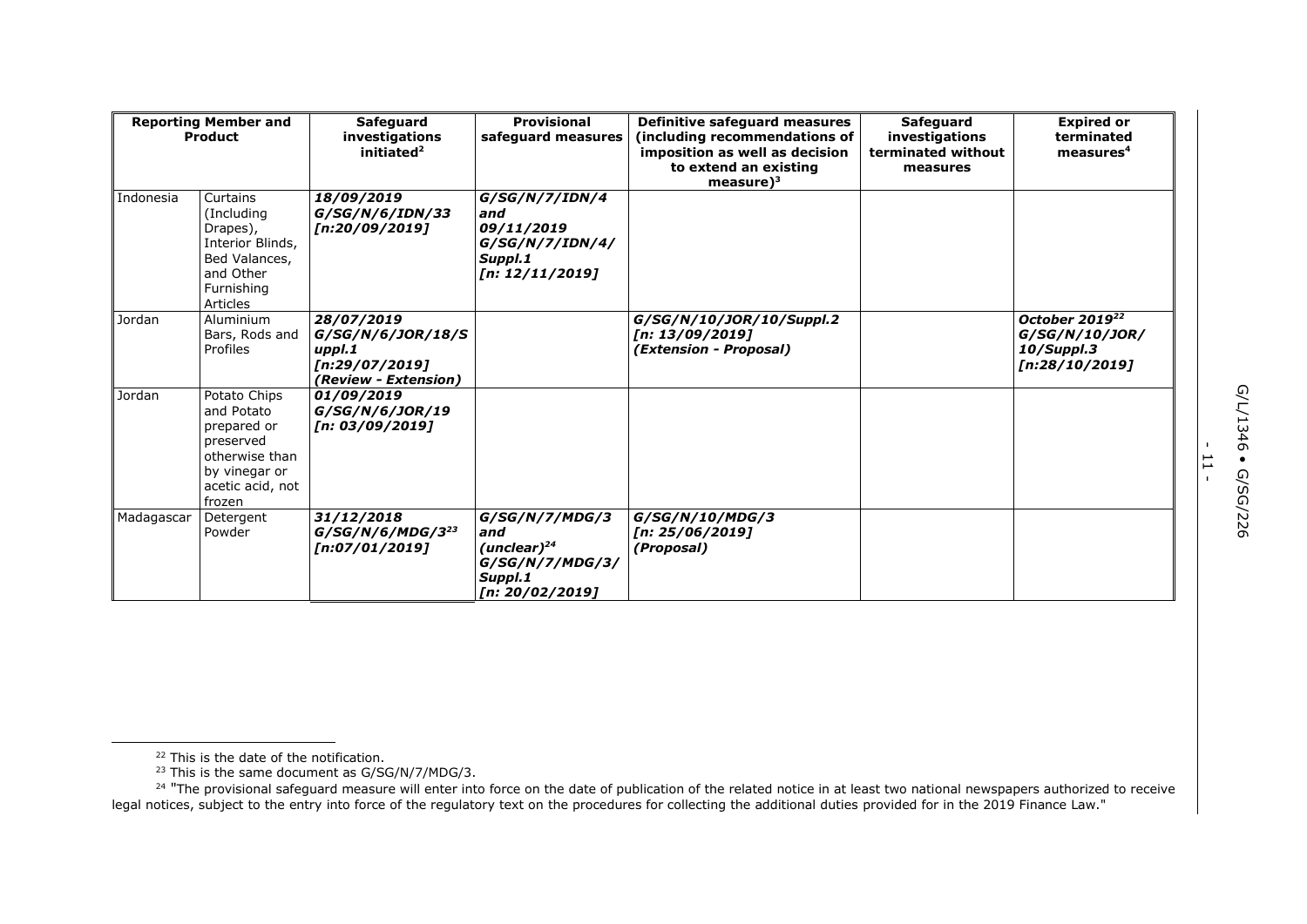| <b>Reporting Member and</b><br>Product |                                            | <b>Safeguard</b><br>investigations<br>initiated <sup>2</sup>                                       | Provisional<br>safeguard measures                                                                                    | Definitive safeguard measures<br>including recommendations of<br>imposition as well as decision<br>to extend an existing<br>measure $)^3$ | <b>Safeguard</b><br>investigations<br>terminated without<br>measures | <b>Expired or</b><br>terminated<br>measures <sup>4</sup>     |
|----------------------------------------|--------------------------------------------|----------------------------------------------------------------------------------------------------|----------------------------------------------------------------------------------------------------------------------|-------------------------------------------------------------------------------------------------------------------------------------------|----------------------------------------------------------------------|--------------------------------------------------------------|
| Madagascar                             | Pasta                                      | 20/09/2018<br>G/SG/N/6/MDG/1<br>[n: 08/10/2018]<br>and<br>G/SG/N/6/MDG/1/<br>Suppl.1 <sup>25</sup> | G/SG/N/7/MDG/1<br>And<br>(unclear) $26$<br>G/SG/N/7/MDG/1/<br>Suppl. 1<br>[n: 20/02/2019]                            | G/SG/N/10/MDG/1<br>[n: 25/06/2019]<br>(Proposal)                                                                                          |                                                                      | 10/07/2019<br>G/SG/N/10/MDG/1/<br>Suppl.1<br>[n: 12/07/2019] |
| Madagascar                             | Pasta (2)                                  | 18/07/2019<br>$G/SG/N/6/MDG/4^{27}$<br>[n:22/07/2019]                                              | 01/08/2019<br>G/SG/N/7/MDG/4<br>[n: 22/07/2019]                                                                      |                                                                                                                                           |                                                                      |                                                              |
| Madagascar                             | Blankets and<br>Travelling Rugs            | 20/09/2018<br>G/SG/N/6/MDG/2<br>[n: 08/10/2018]                                                    | 03/06/2019 <sup>28</sup><br>G/SG/N/7/MDG/2<br>[n: 07/01/2019]<br>and<br>G/SG/N/7/MDG/2/<br>Suppl.1 <sup>29</sup>     | G/SG/N/10/MDG/2<br>[n: 25/06/2019]<br>(Proposal)                                                                                          |                                                                      |                                                              |
| Madagascar                             | Edible<br>vegetable oils<br>and margarines | 14/08/2019<br>$G/SG/N/6/MDG/7^{30}$<br>[n: 27/08/2019]                                             | 01/09/2019<br>G/SG/N/7/MDG/7<br>[n:27/08/2019]<br>and<br>G/SG/N/7/MDG/7/<br>Suppl.1 <sup>31</sup><br>[n: 02/10/2019] |                                                                                                                                           |                                                                      |                                                              |

- 12 -

<sup>&</sup>lt;sup>25</sup> This notification concerns the addition of two more products to the investigation initiated in G/SG/N/6/MDG/1.

<sup>&</sup>lt;sup>26</sup> "The provisional safeguard measure will enter into force on the date of publication of the related notice in at least two national newspapers authorized to

receive legal notices, subject to the entry into force of the regulatory text on the procedures for collecting the additional duties provided for in the 2019 Finance Law." <sup>27</sup> This is the same document as G/SG/N/7/MDG/4.

<sup>&</sup>lt;sup>28</sup> The date of imposition of provisional safeguard measure was indicated in G/SG/N/10/MDG/2.

<sup>&</sup>lt;sup>29</sup> This notification made certain amendments to the earlier notification.

<sup>&</sup>lt;sup>30</sup> This is the same document as G/SG/N/7/MDG/7.

<sup>&</sup>lt;sup>31</sup> This notification concerns a withdrawal of the provisional measure. It was notified that "despite withdrawal of the provisional measures, the investigation is continuing with a view to a final determination being made."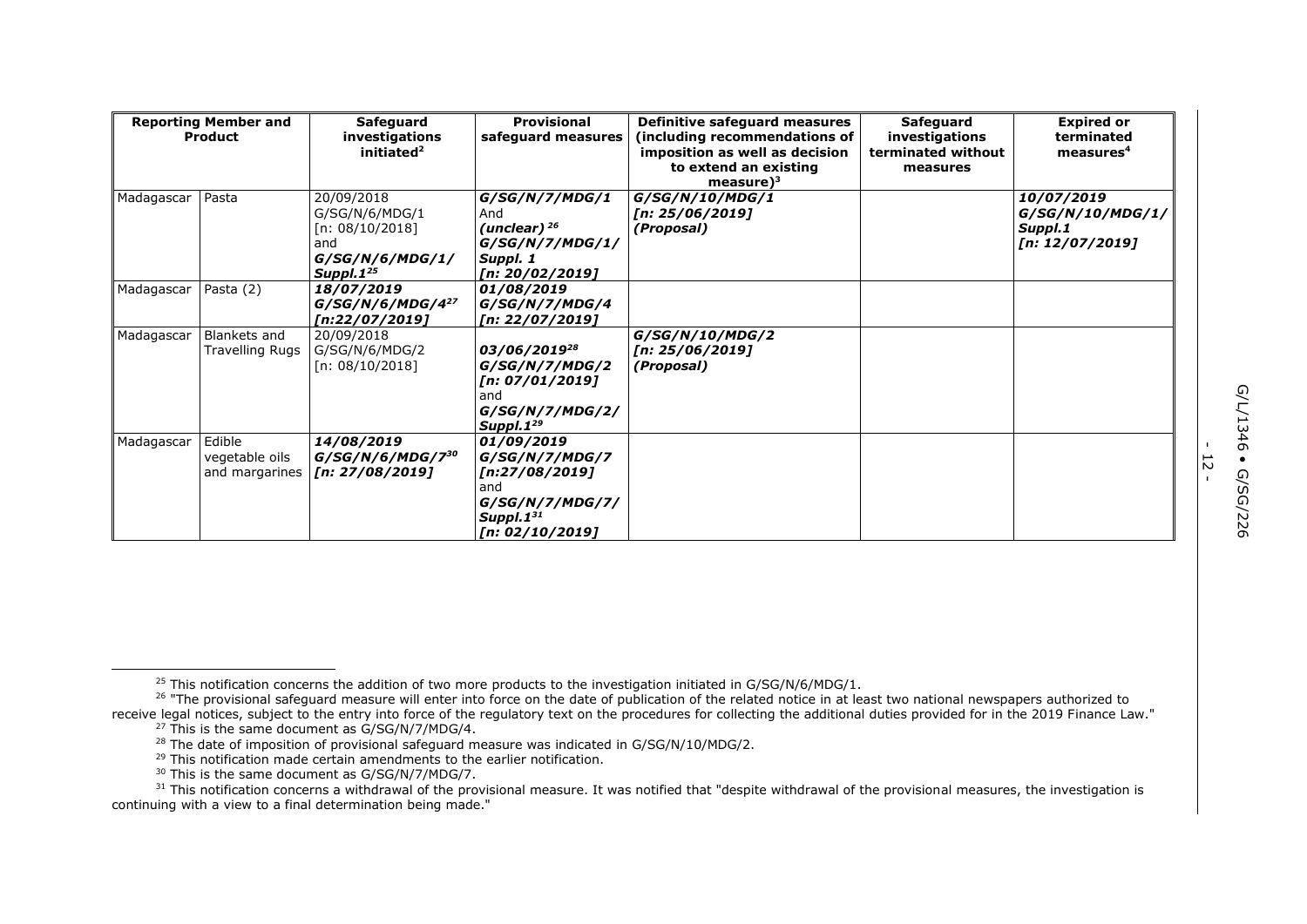| <b>Reporting Member and</b><br>Product |                                                                             | <b>Safeguard</b><br><b>Provisional</b><br>investigations<br>safequard measures<br>initiated $2$ |                                                                                                                       | Definitive safeguard measures<br>(including recommendations of<br>imposition as well as decision<br>to extend an existing<br>measure $)^3$ | <b>Safeguard</b><br>investigations<br>terminated without<br>measures | <b>Expired or</b><br>terminated<br>measures <sup>4</sup> |
|----------------------------------------|-----------------------------------------------------------------------------|-------------------------------------------------------------------------------------------------|-----------------------------------------------------------------------------------------------------------------------|--------------------------------------------------------------------------------------------------------------------------------------------|----------------------------------------------------------------------|----------------------------------------------------------|
| Madagascar                             | Lubricating oils                                                            | 14/08/2019<br>$G/SG/N/6/MDG/6^{32}$<br>[n: 27/08/2019]                                          | 01/09/2019<br>G/SG/N/7/MDG/6<br>[n: 27/08/2019]<br>and<br>G/SG/N/7/MDG/6/<br>Suppl.1 <sup>33</sup><br>[n: 02/10/2019] |                                                                                                                                            |                                                                      |                                                          |
| Madagascar                             | Soaps                                                                       | 14/08/2019<br>$G/SG/N/6/MDG/5^{34}$<br>[n:27/08/2019]                                           | 01/09/2019<br>G/SG/N/7/MDG/5<br>[n:27/08/2019]<br>and<br>G/SG/N/7/MDG/5/<br>Suppl.1 <sup>35</sup><br>[n: 02/10/2019]  |                                                                                                                                            |                                                                      |                                                          |
| Morocco                                | Coated wood<br>board                                                        | 31/07/2018<br>G/SG/N/6/MAR/10<br>[n:27/07/2018]                                                 |                                                                                                                       | G/SG/N/10/MAR/6<br>[n:10/07/2019]<br>(Proposal)                                                                                            |                                                                      |                                                          |
| Morocco                                | Cold-rolled<br>sheets in coils<br>or cut, and<br>plated or<br>coated sheets | 31/07/2018<br>G/SG/N/6/MAR/8/<br>Suppl.1<br>[n:27/07/2018]<br>(Review - Extension)              |                                                                                                                       | 31/12/2018<br>G/SG/N/10/MAR/4/Suppl.3<br>[n:11/01/2019]<br>(Extension - Imposition)                                                        |                                                                      |                                                          |
| Morocco                                | Hot-rolled<br>sheets                                                        | 29/05/2019<br>G/SG/N/6/MAR/11<br>[n:27/05/2019]                                                 | (unclear) $36$<br>G/SG/N/7/MAR/4<br>[n:02/10/2019]                                                                    |                                                                                                                                            |                                                                      |                                                          |
| Morocco                                | Wire rods and<br>reinforcing bars                                           | 13/08/2018<br>G/SG/N/6/MAR/7/<br>Suppl.1<br>[n:13/08/2018]<br>(Review - Extension)              |                                                                                                                       | 31/12/2018<br>G/SG/N/10/MAR/3/Suppl.4<br>[n:11/01/2019]<br>(Latest extension)                                                              |                                                                      |                                                          |

- ب<br>-<br>-

 $32$  This is the same document as G/SG/N/7/MDG/6.

 $33$  This notification concerns a withdrawal of the provisional measure. It was notified that "despite withdrawal of the provisional measures, the investigation is continuing with a view to a final determination being made."

 $34$  This is the same document as G/SG/N/7/MDG/5.

<sup>&</sup>lt;sup>35</sup> This notification concerns a withdrawal of the provisional measure. It was notified that "despite withdrawal of the provisional measures, the investigation is continuing with a view to a final determination being made."

<sup>&</sup>lt;sup>36</sup> The provisional safeguard measure will enter into effect upon publication in the Official Gazette.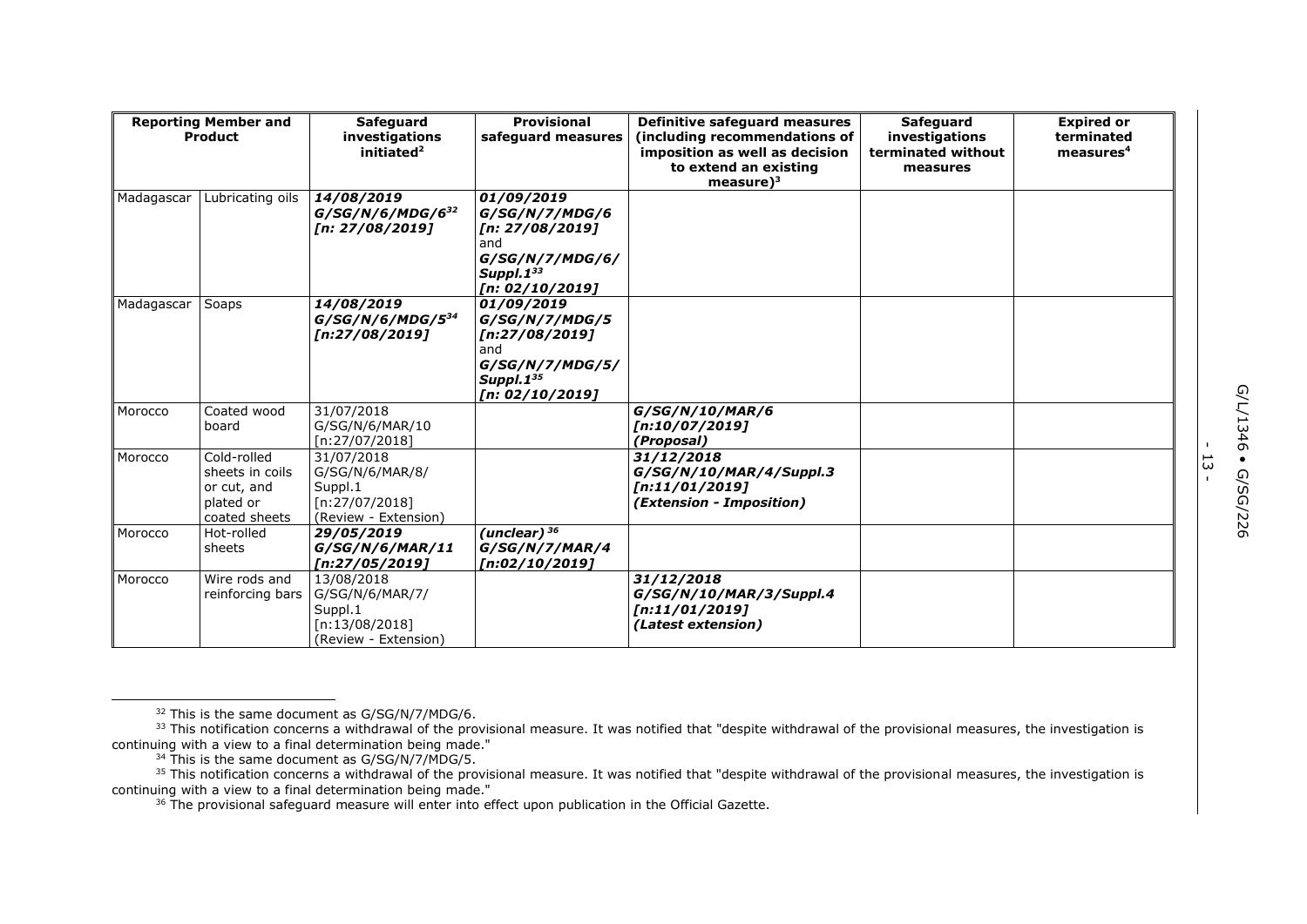|             | <b>Reporting Member and</b><br>Product  | Safeguard<br>investigations                                                                                                            | Provisional<br>safeguard measures                                  | Definitive safeguard measures<br>including recommendations of            | Safeguard<br>investigations                                       | <b>Expired or</b><br>terminated |
|-------------|-----------------------------------------|----------------------------------------------------------------------------------------------------------------------------------------|--------------------------------------------------------------------|--------------------------------------------------------------------------|-------------------------------------------------------------------|---------------------------------|
|             |                                         | initiated <sup>2</sup>                                                                                                                 |                                                                    | imposition as well as decision<br>to extend an existing<br>measure $)^3$ | terminated without<br>measures                                    | measures <sup>4</sup>           |
| Morocco     | Paper in rolls<br>and paper in<br>reams | 09/06/2015<br>G/SG/N/6/MAR/9<br>[n:10/06/2015]                                                                                         |                                                                    | $G/SG/N/13/MAR/1^{37}$                                                   |                                                                   |                                 |
| Panama      | Pork                                    | 03/05/2019<br>G/SG/N/6/PAN/2<br>[n:14/05/2019]                                                                                         |                                                                    |                                                                          | 04/07/2019<br>G/SG/PAN/1<br>[n:18/11/2019]                        |                                 |
| Philippines | Cement                                  | 10/09/2018<br>G/SG/N/6/PHL/11<br>[n: 24/09/2018]                                                                                       | (February 2019) <sup>38</sup><br>G/SG/N/7/PHL/9<br>[n: 30/01/2019] | 11/09/2019<br>G/SG/N/10/PHL/9<br>[n: 12/09/2019]                         |                                                                   |                                 |
| Philippines | Ceramic floor<br>and wall tiles         | 20/12/2018<br>$G/SG/N/6/PHL/12^{39}$<br>[n: 11/01/2019]<br>and<br>30/05/2019<br>G/SG/N/6/PHL/12/S<br>uppl. $1^{40}$<br>[n: 03/06/2019] | $(May 2019)^{41}$<br>G/SG/N/7/PHL/10<br>[n:20/05/2019]             |                                                                          |                                                                   |                                 |
| Philippines | <b>Float Glass</b>                      | 19/02/2019<br>G/SG/N/6/PHL/13<br>[n:13/03/2019]                                                                                        | (August 2019) <sup>42</sup><br>G/SG/N/Z/PHL/11<br>[n:01/08/2019]   |                                                                          |                                                                   |                                 |
| Philippines | Rice                                    | 11/09/2019<br>G/SG/N/6/PHL/14<br>[n:12/08/2019]                                                                                        |                                                                    |                                                                          | (October 2019) <sup>43</sup><br>G/SG/N/9/PHL/3<br>[n: 17/10/2019] |                                 |

- 14 -

<sup>&</sup>lt;sup>37</sup> Notification of results of mid-term review.

<sup>38</sup> This notification explained that: (i) the provisional safeguard measure was to enter into force fifteen days after publication of the DTI Order in two newspapers of general circulation and that (ii) the Order was published in two such newspapers on 25 January 2019.

<sup>&</sup>lt;sup>39</sup> This notification concerns a "preliminary safeguard investigation".

<sup>40</sup> This notification concerns the initiation of a "formal investigation".

<sup>&</sup>lt;sup>41</sup> This notification explained that: (i) the provisional safeguard measure was to enter into force fifteen days after publication of the DTI Order in two newspapers of general circulation and that (ii) the Order was published in two such newspapers on 25 January 2019.

<sup>&</sup>lt;sup>42</sup> This notification explained that: (i) the provisional safeguard measure was to enter into force fifteen days after publication of the DTI Order in two newspapers of general circulation and that (ii) the Order was published in two such newspapers on 25 January 2019.

<sup>&</sup>lt;sup>43</sup> This is the timing of the notification.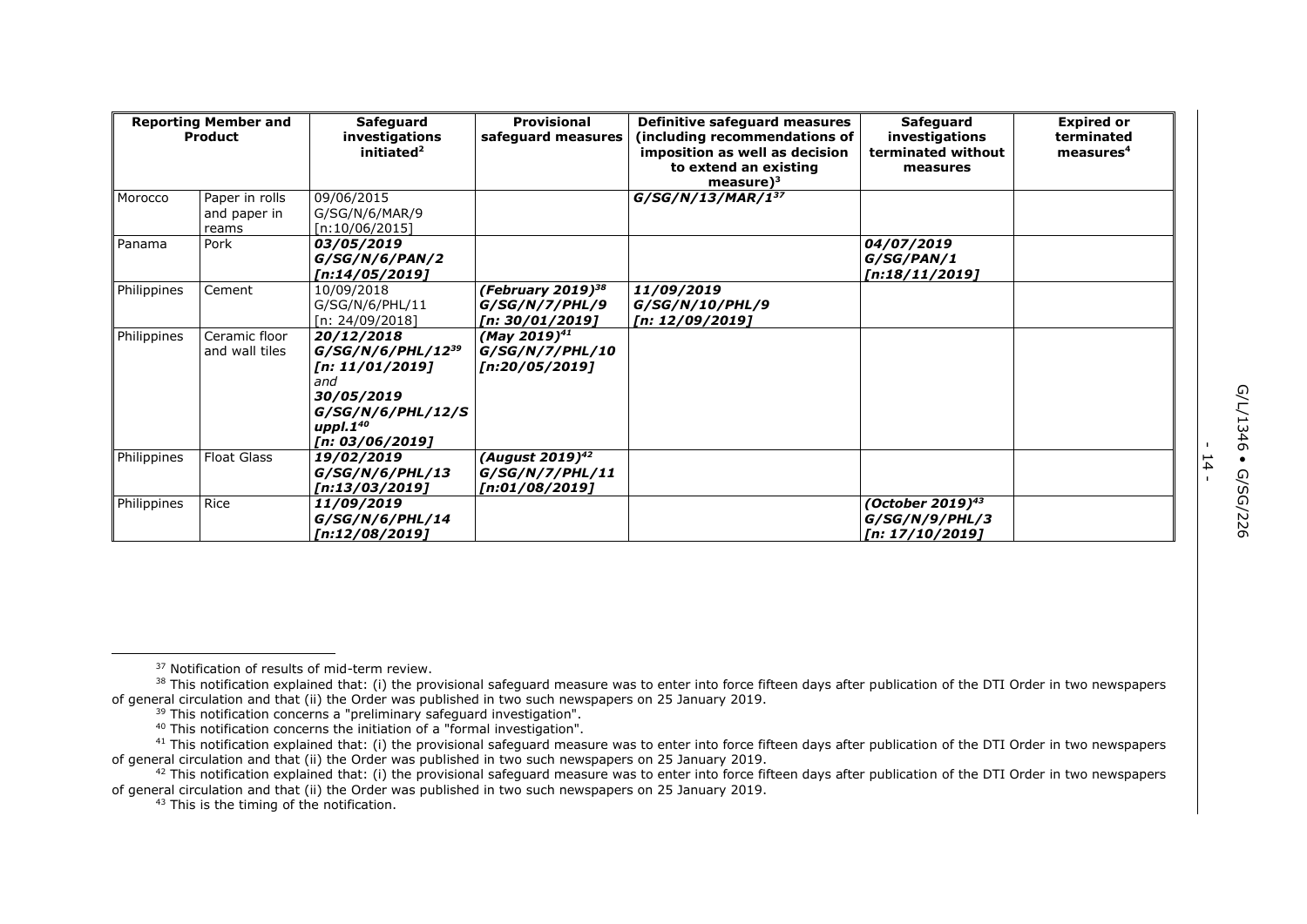| <b>Reporting Member and</b><br>Product |                                                                                         | Safeguard<br>investigations<br>initiated $2$                                       | <b>Provisional</b><br>safequard measures                                                              | Definitive safeguard measures<br>(including recommendations of<br>imposition as well as decision<br>to extend an existing<br>$measure)^3$                                         | Safeguard<br>investigations<br>terminated without<br>measures | <b>Expired or</b><br>terminated<br>measures <sup>4</sup>                                                                               |
|----------------------------------------|-----------------------------------------------------------------------------------------|------------------------------------------------------------------------------------|-------------------------------------------------------------------------------------------------------|-----------------------------------------------------------------------------------------------------------------------------------------------------------------------------------|---------------------------------------------------------------|----------------------------------------------------------------------------------------------------------------------------------------|
| South Africa                           | Other screws<br>fully threaded<br>with hexagon<br>heads made of<br>steel                | 20/04/2018<br>G/SG/N/6/ZAF/6<br>[n: 23/04/2018]                                    | G/SG/N/7/ZAF/3<br>(proposal)<br>and<br>03/08/2018<br>G/SG/N/7/ZAF/3/<br>Suppl.1<br>[n: $06/08/2018$ ] | G/SG/N/10/ZAF/4<br>(Proposal)<br>and<br>15/02/2019<br>G/SG/N/10/ZAF/4/Suppl.1<br>[n:25/02/2019]<br>and<br>G/SG/N/10/ZAF/4/Suppl.2<br>and<br>G/SG/N/11/ZAF/3/Suppl.2 <sup>44</sup> |                                                               |                                                                                                                                        |
| South Africa                           | Threaded<br>fasteners of<br>iron or steel                                               | 01/03/2019<br>G/SG/N/6/ZAF/7<br>[n: 04/03/2019]                                    | 19/07/2019<br>G/SG/N/7/ZAF/4<br>[n: 08/07/2019]                                                       |                                                                                                                                                                                   |                                                               |                                                                                                                                        |
| Thailand                               | Hot rolled steel<br>flat products<br>with certain<br>amounts of<br>alloying<br>elements | 03/07/2018<br>G/SG/N/6/THA/2/<br>Suppl.2<br>[n:16/07/2018]<br>(Review - Extension) |                                                                                                       |                                                                                                                                                                                   |                                                               | 27/02/2019<br>G/SG/N/6/THA/2/<br>Suppl.3<br>[n:11/01/2019]<br>and<br>G/SG/N/6/THA/2/<br>Suppl.4<br>(Termination -<br>extension review) |
| Turkey                                 | Toothbrushes                                                                            | 22/04/2017<br>G/SG/N/6/TUR/23<br>[n:03/05/2017]                                    |                                                                                                       | G/SG/N/10/TUR/16/Suppl.145                                                                                                                                                        |                                                               |                                                                                                                                        |
| Turkey                                 | Iron and Steel<br>Products                                                              | 27/04/2018<br>G/SG/N/6/TUR/24<br>[n: 02/05/2018]                                   | 17/10/2018<br>G/SG/N/7/TUR/13 [n:<br>05/10/2018]                                                      |                                                                                                                                                                                   |                                                               | 07/05/2019<br>G/SG/N/7/TUR/13/<br>Suppl.1<br>[n:09/05/2019]                                                                            |
| Turkey                                 | Yarn of nylon or<br>other<br>polyamides                                                 | 30/12/2018<br>G/SG/N/6/TUR/25<br>[n: 03/01/2019]                                   |                                                                                                       | 22/11/2019<br>G/SG/N/10/TUR/17<br>[n:22/10/2019]                                                                                                                                  |                                                               |                                                                                                                                        |

G/L/1346 • G/SG/226 G/L/1346 • G/SG/226

- <del>רו</del><br>י

<sup>&</sup>lt;sup>44</sup> This notification concerns the amending of the list of developing countries excluded from the measure.

 $45$  This notification concerns the exclusion of certain products from the measure.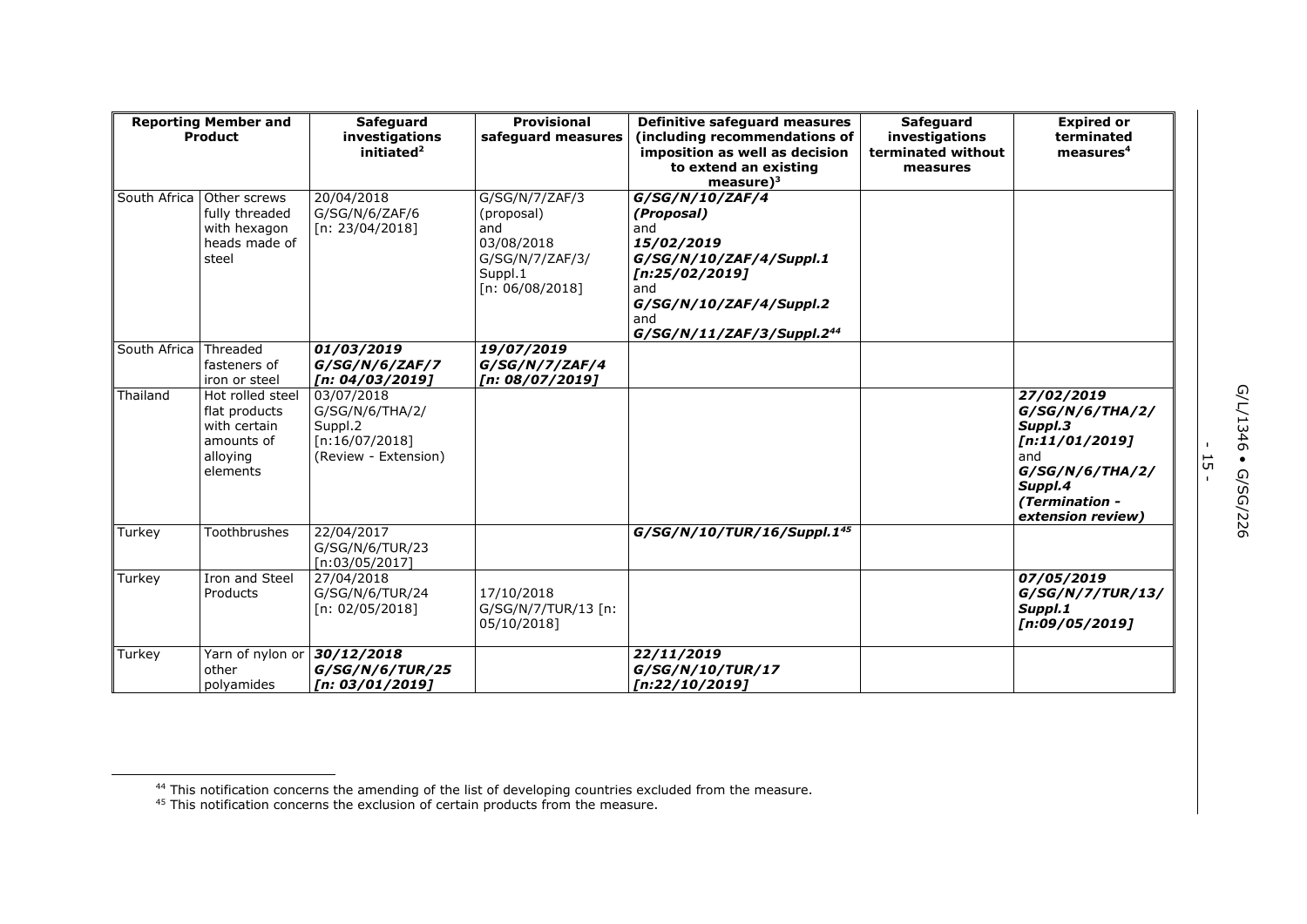| <b>Reporting Member and</b><br><b>Product</b> |                                                                             | <b>Safeguard</b><br>investigations<br>initiated $2$                                | <b>Provisional</b><br>safeguard measures | Definitive safeguard measures<br>(including recommendations of<br>imposition as well as decision<br>to extend an existing                                                                                        | Safeguard<br>investigations<br>terminated without | <b>Expired or</b><br>terminated<br>measures <sup>4</sup> |
|-----------------------------------------------|-----------------------------------------------------------------------------|------------------------------------------------------------------------------------|------------------------------------------|------------------------------------------------------------------------------------------------------------------------------------------------------------------------------------------------------------------|---------------------------------------------------|----------------------------------------------------------|
|                                               |                                                                             |                                                                                    |                                          | measure $)^3$                                                                                                                                                                                                    | measures                                          |                                                          |
| Ukraine                                       | Flexible porous<br>plates, blocks<br>and sheets of<br>polyurethane<br>foams | 06/04/2019<br>G/SG/N/6/UKR/11/S<br>uppl.1<br>[n:12/04/2019]<br>(Review -Extension) |                                          | G/SG/N/10/UKR/5/Suppl.1<br>(Extension - Proposal)<br>and<br>08/07/2019<br>G/SG/N/10/UKR/5/Suppl.2<br>[n: 03/07/2019]<br>(Extension - Imposition)                                                                 |                                                   |                                                          |
| Ukraine                                       | Complex<br>fertilizers                                                      | 28/08/2019<br>G/SG/N/6/UKR/13<br>[n:02/09/2019]                                    |                                          |                                                                                                                                                                                                                  |                                                   |                                                          |
| Ukraine                                       | Certain<br>nitrogen<br>fertilizers                                          | 28/08/2019<br>G/SG/N/6/UKR/14<br>[n:05/09/2019]                                    |                                          |                                                                                                                                                                                                                  |                                                   |                                                          |
| United<br><b>States</b>                       | Large<br>Residential<br>Washers                                             | 05/06/2017<br>G/SG/N/6/USA/12<br>[n: 12/06/2017]                                   |                                          | G/SG/N/10/USA/8/Suppl.1 <sup>46</sup><br>and<br>G/SG/N/10/USA/8/Suppl.247<br>and<br>G/SG/N/10/USA/8/Suppl.348<br>and<br>G/SG/N/10/USA/8/Suppl.449                                                                |                                                   |                                                          |
| United<br><b>States</b>                       | Crystalline<br>Silicon<br>Photovoltaic<br>Cells                             | 17/05/2017<br>G/SG/N/6/USA/11<br>[n: 25/05/2017]                                   |                                          | $G/SG/N/10/USA/7/Suppl.2^{50}$<br>and<br>$G/SG/N/10/USA/7/Suppl.3^{51}$<br>and<br>$G/SG/N/10/USA/7/Suppl.4^{52}$<br>and<br>G/SG/N/10/USA/Z/Suppl.5 <sup>53</sup><br>and<br>G/SG/N/10/USA/7/Suppl.6 <sup>54</sup> |                                                   |                                                          |

<sup>&</sup>lt;sup>46</sup> This notification concerns a review of existing measure.

- ا<br>-

<sup>47</sup> This notification concerns the amending of the list of developing countries excluded from the measure.

<sup>&</sup>lt;sup>48</sup> This notification concerns the amending of the list of developing countries excluded from the measure.

<sup>&</sup>lt;sup>49</sup> This notification announced the report prepared by the USITC on the results of the monitoring.

<sup>50</sup> This notification concerns the amending of the list of developing countries excluded from the measure.

<sup>&</sup>lt;sup>51</sup> This notification concerns the amending of the list of developing countries excluded from the measure.

 $52$  This notification concerns the exclusion of certain products from the measure.

<sup>&</sup>lt;sup>53</sup> This notification concerns the initiation of a review.

<sup>54</sup> This notification concerns a withdrawal of the exclusion of certain products from the measure - effective from 28 October 2019.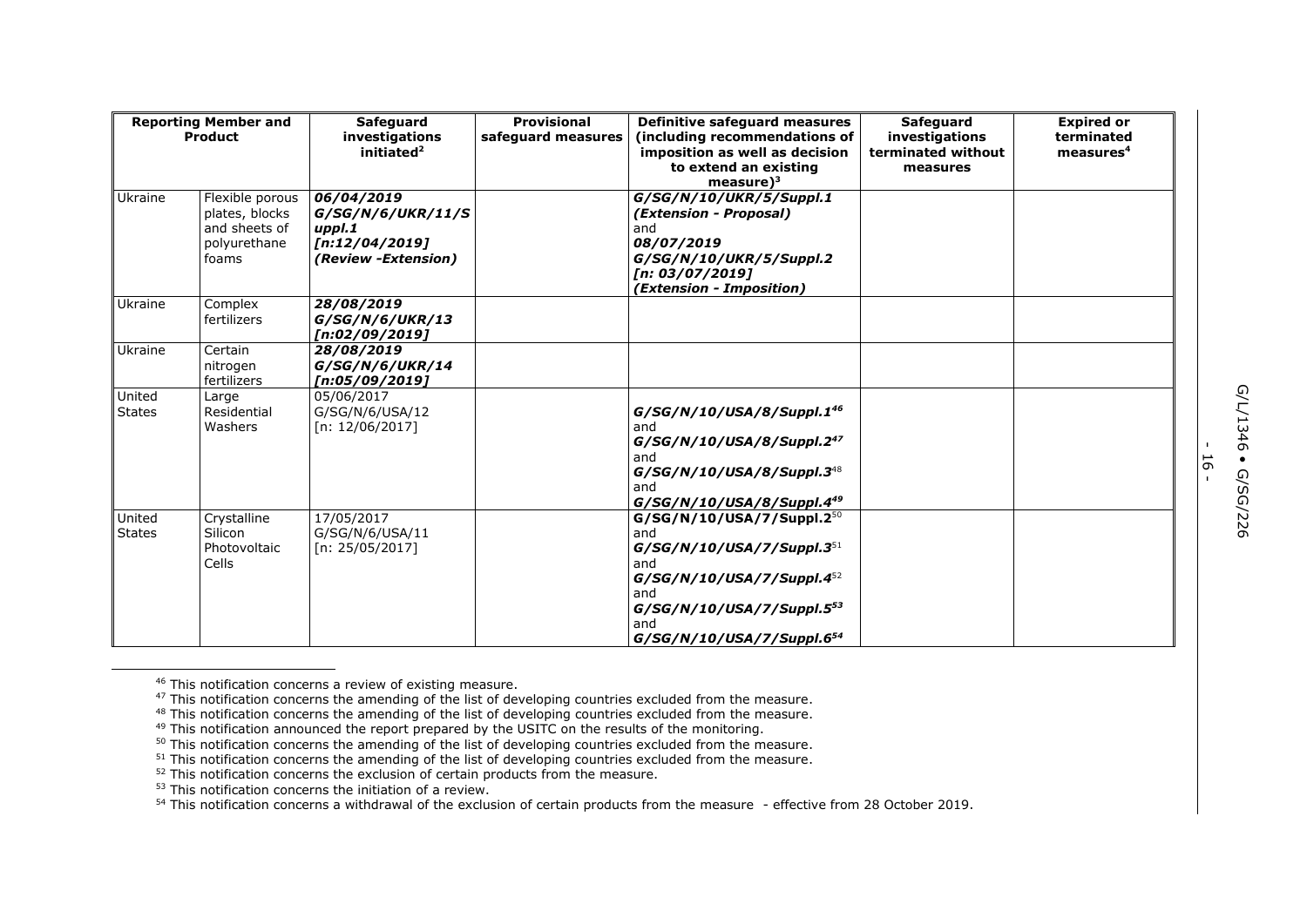| <b>Reporting Member and</b><br>Product |                                                                                           | Safeguard<br>investigations<br>initiated <sup>2</sup> | <b>Provisional</b><br>safeguard measures        | Definitive safeguard measures<br>(including recommendations of<br>imposition as well as decision<br>to extend an existing<br>measure $)^3$ | Safeguard<br>investigations<br>terminated without<br>measures | <b>Expired or</b><br>terminated<br>measures <sup>4</sup> |
|----------------------------------------|-------------------------------------------------------------------------------------------|-------------------------------------------------------|-------------------------------------------------|--------------------------------------------------------------------------------------------------------------------------------------------|---------------------------------------------------------------|----------------------------------------------------------|
| Viet Nam                               | Mineral or<br>chemical<br>fertilizers                                                     | 12/05/2017<br>G/SG/N/6/VNM/6<br>[n: 17/05/2017]       | 19/08/2017<br>G/SG/N/7/VNM/4<br>[n: 11/08/2017] | $G/SG/N/11/VNM/7/Suppl.1^{55}$                                                                                                             |                                                               |                                                          |
| Viet Nam                               | Certain Semi-<br>finished and<br>finished<br>products of<br>alloy and non-<br>alloy steel | 25/12/2015<br>G/SG/N/6/VNM/4<br>[n: 28/12/2015]       | 22/03/2016<br>G/SG/N/7/VNM/2<br>[n:10/03/2016]  | $G/SG/N/10/VNM/2/Suppl.1^{56}$                                                                                                             |                                                               |                                                          |

- 17 -

<sup>&</sup>lt;sup>55</sup> This notification concerns an amendment to the list of developing countries exempted from the measure.

<sup>56</sup> This notification concerns a mid-term review.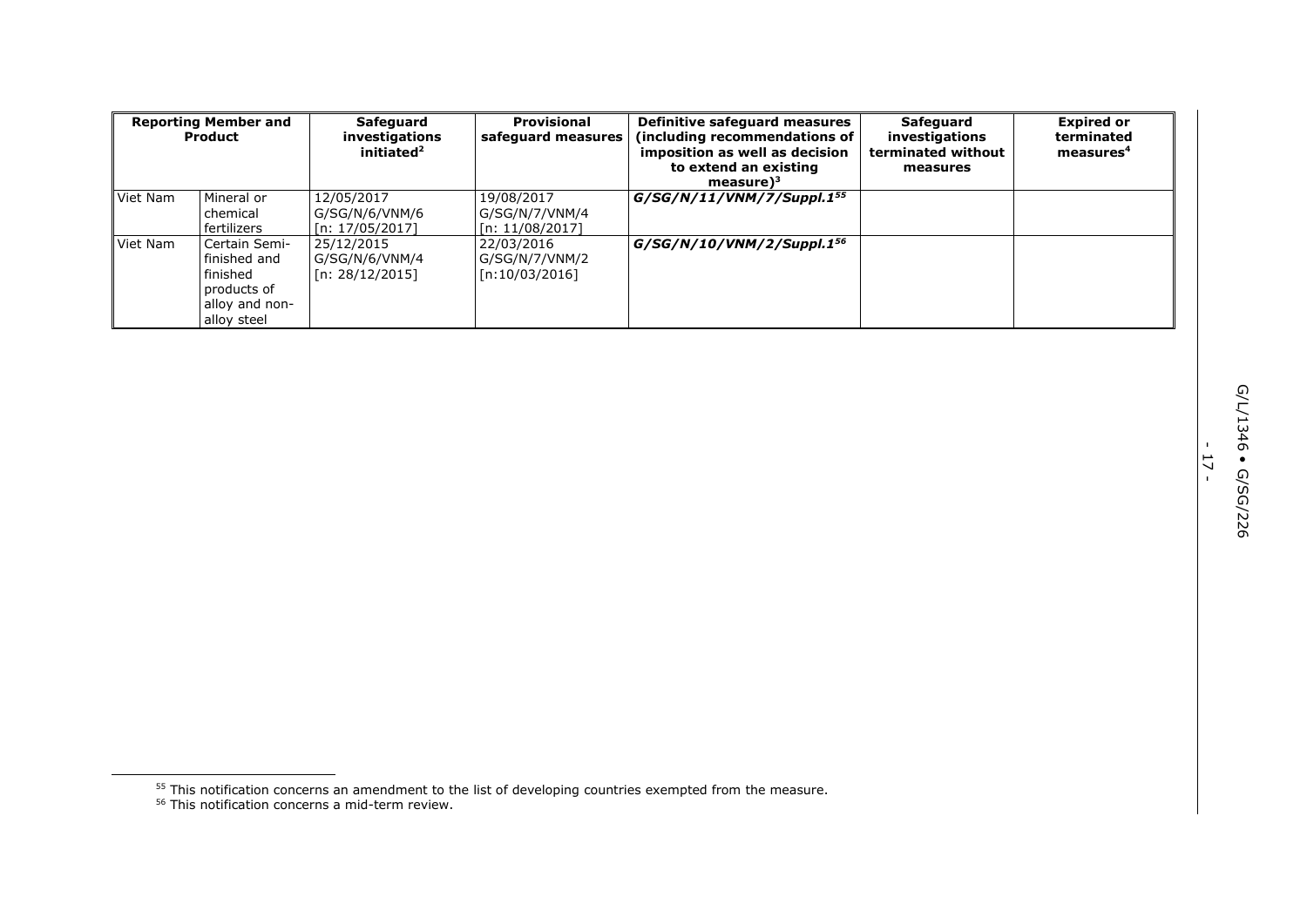#### - 18 -

#### **ANNEX 3**

#### SUMMARY OF ACTIVE SAFEGUARD INVESTIGATIONS AND/ OR EXISTING SAFEGUARD MEASURES AS OF 18 NOVEMBER 2019<sup>1</sup>

| Member &<br>Investigation | <b>Initiation date</b><br>(first initiation  | <b>Effective date of</b><br>provisional measure, if | <b>Effective date (first</b><br>imposition) of definitive | Note <sup>4</sup> |  |
|---------------------------|----------------------------------------------|-----------------------------------------------------|-----------------------------------------------------------|-------------------|--|
|                           | $date)^2$                                    | any                                                 | measure, if any $3$                                       |                   |  |
| Canada                    |                                              |                                                     |                                                           |                   |  |
| Certain steel             | 11/10/2018                                   |                                                     | 13/05/2019                                                |                   |  |
| products                  | G/SG/N/6/CAN/4                               |                                                     | G/SG/N/10/CAN/1                                           |                   |  |
| China                     |                                              |                                                     |                                                           |                   |  |
| Sugar                     | 22/09/2016                                   |                                                     | 22/05/2017                                                |                   |  |
|                           | G/SG/N/6/CHN/2                               |                                                     | G/SG/N/10/CHN/2                                           |                   |  |
| Colombia                  |                                              |                                                     |                                                           |                   |  |
| Sheets of                 | 09/04/2019                                   |                                                     |                                                           |                   |  |
| paperboard and            | G/SG/N/6/COL/8                               |                                                     |                                                           |                   |  |
| polyethylene              |                                              |                                                     |                                                           |                   |  |
| <b>Costa Rica</b>         |                                              |                                                     |                                                           |                   |  |
| Sugar in solid            | 20/06/2019                                   |                                                     |                                                           |                   |  |
| form, granulated,         | G/SG/N/6/CRI/5                               |                                                     |                                                           |                   |  |
| known as white            |                                              |                                                     |                                                           |                   |  |
| sugar                     |                                              |                                                     |                                                           |                   |  |
| <b>Egypt</b>              |                                              |                                                     |                                                           |                   |  |
| Semi-finished             | 31/03/2019                                   |                                                     | 12/10/2019                                                |                   |  |
| products of iron or       | G/SG/N/6/EGY/14                              |                                                     | G/SG/10/EGY/9                                             |                   |  |
| non-alloy steel           |                                              |                                                     |                                                           |                   |  |
| and steel rebars          |                                              |                                                     |                                                           |                   |  |
| (bars, rods and           |                                              |                                                     |                                                           |                   |  |
| coils) for                |                                              |                                                     |                                                           |                   |  |
| construction              |                                              |                                                     |                                                           |                   |  |
| purposes                  |                                              |                                                     |                                                           |                   |  |
|                           | <b>Eurasian Economic Union member states</b> |                                                     |                                                           |                   |  |
| Certain flat-rolled       | 07/08/2018                                   |                                                     | 01/12/2019                                                |                   |  |
| steel products            | G/SG/N/6/ARM/3,                              |                                                     | G/SG/N/10/ARM/3/Suppl.1,                                  |                   |  |
|                           | G/SG/N/6/KAZ/1,                              |                                                     | G/SG/N/10/KAZ/1/Suppl.1,                                  |                   |  |
|                           | G/SG/N/6/KGZ/7,                              |                                                     | G/SG/N/10/KGZ/1/Suppl.1,                                  |                   |  |
|                           | G/SG/N/6/RUS/5                               |                                                     | G/SG/N/10/RUS/4/Suppl.1                                   |                   |  |
| Welded tubes of           | 04/03/2019                                   |                                                     |                                                           |                   |  |
| stainless steel           | G/SG/N/6/ARM/5,                              |                                                     |                                                           |                   |  |
|                           | G/SG/N/6/KAZ/3,                              |                                                     |                                                           |                   |  |
|                           | G/SG/N/6/KGZ/9,                              |                                                     |                                                           |                   |  |
|                           | G/SG/N/6/RUS/7                               |                                                     |                                                           |                   |  |
| <b>European Union</b>     |                                              |                                                     |                                                           |                   |  |
| Certain steel             | 26/03/2018                                   |                                                     | 02/02/2019                                                |                   |  |
| products                  | G/SG/N/6/EU/1                                |                                                     | G/SG/N/10/EU/1/Suppl.1                                    |                   |  |
|                           | <b>GCC member states</b>                     |                                                     |                                                           |                   |  |
| Certain Steel             | 23/10/2019                                   |                                                     |                                                           |                   |  |
| Products                  | G/SG/N/6/SAU/3 <sup>5</sup>                  |                                                     |                                                           |                   |  |

 $1$  Measures the durations of which (as stipulated in the notification) have passed are deleted from this table. For provisional measures, only those that are in force as of this date are shown in this table.

<sup>&</sup>lt;sup>2</sup> For measures that have been extended, the original initiation dates are indicated for the purpose of this table.

 $3$  Notifications that are identified as "proposal" in Annex 2 are normally not indicated in this column. For measures that have been extended, the original imposition dates are indicated for the purpose of this table.

<sup>4</sup> "Extended" in this column indicates that the measure was extended once or more. Extension notifications are not shown in this table.

<sup>5</sup> The full symbol is as follows: G/SG/N/6/ARE/3 – G/SG/N/6/BHR/4 – G/SG/N/6/KWT/4 – G/SG/N/6/OMN/3 – G/SG/N/6/QAT/3 – G/SG/N/6/SAU/3.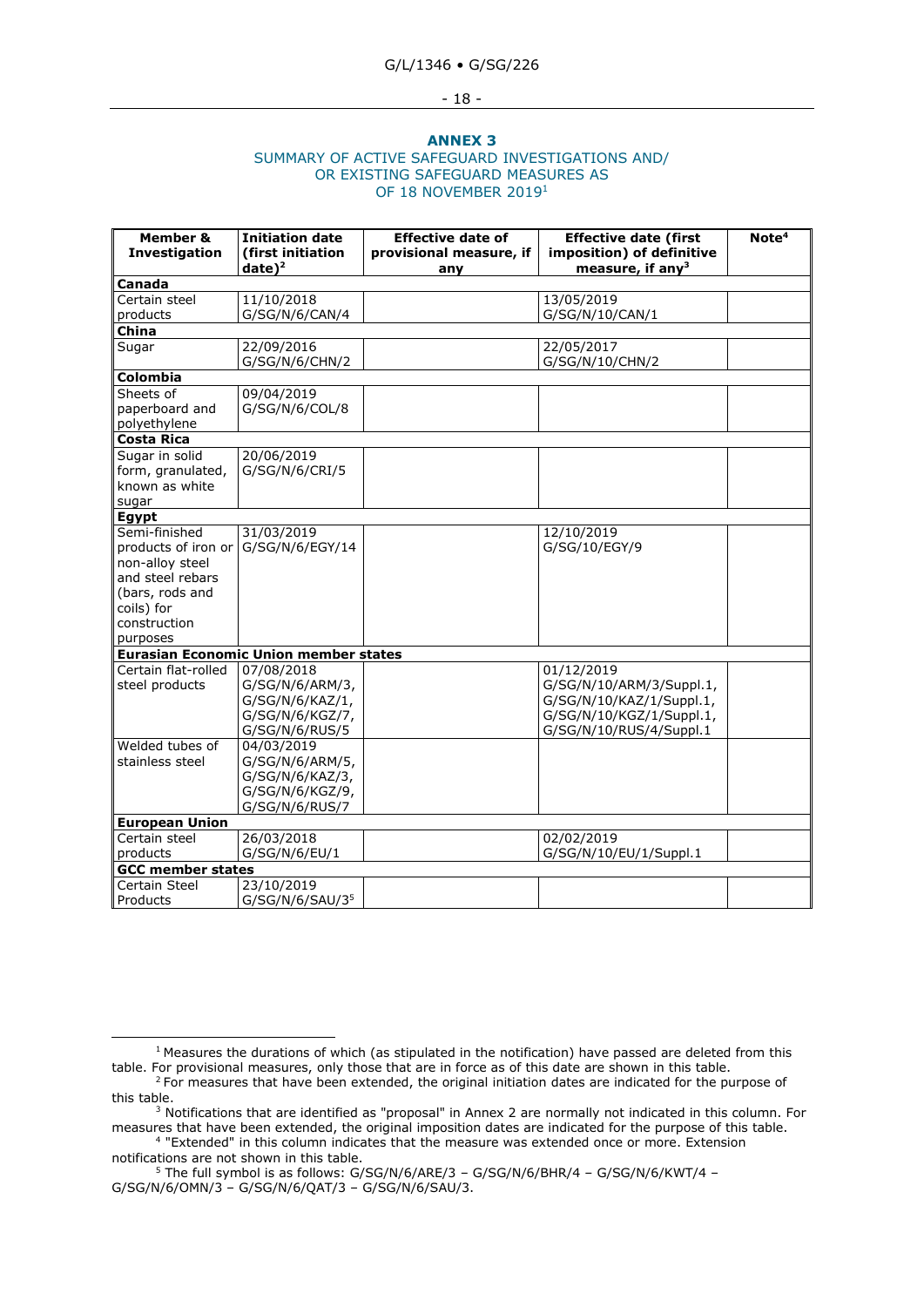|  | K.<br>۰,<br>۰. |  |
|--|----------------|--|
|--|----------------|--|

| Member &<br>Investigation | <b>Initiation date</b><br>(first initiation<br>$date)^2$ | <b>Effective date of</b><br>provisional measure, if<br>any | <b>Effective date (first</b><br>imposition) of definitive<br>measure, if any <sup>3</sup> | Note <sup>4</sup> |
|---------------------------|----------------------------------------------------------|------------------------------------------------------------|-------------------------------------------------------------------------------------------|-------------------|
| Flat-rolled               | 09/06/2016                                               |                                                            | 15/05/2018                                                                                |                   |
| products of iron or       | G/SG/N/6/SAU/1 <sup>6</sup>                              |                                                            | G/SG/N/10/SAU/1/Suppl.27                                                                  |                   |
| non-alloy steel           |                                                          |                                                            |                                                                                           |                   |
| Prepared additives        | 20/09/2017                                               |                                                            | 21/06/2019                                                                                |                   |
| for cements,              | G/SG/N/6/BHR/3                                           |                                                            | G/SG/N/10/SAU/2/Suppl.1 <sup>8</sup>                                                      |                   |
| mortars or                |                                                          |                                                            |                                                                                           |                   |
| concretes                 |                                                          |                                                            |                                                                                           |                   |
| (chemical                 |                                                          |                                                            |                                                                                           |                   |
| plasticizers)             |                                                          |                                                            |                                                                                           |                   |
| Guatemala                 |                                                          |                                                            |                                                                                           |                   |
| Flat-rolled               | 27/08/2019                                               |                                                            |                                                                                           |                   |
| products of other         | G/SG/N/6/GTM/1                                           |                                                            |                                                                                           |                   |
| alloy steels of           |                                                          |                                                            |                                                                                           |                   |
| width of 600mm            |                                                          |                                                            |                                                                                           |                   |
| or more                   |                                                          |                                                            |                                                                                           |                   |
| India                     |                                                          |                                                            |                                                                                           |                   |
| Solar Cells               | 19/12/2017                                               |                                                            | 30/07/2018                                                                                |                   |
| whether or not            | G/SG/N/6/IND/44                                          |                                                            | G/SG/N/10/IND/22/Suppl.1                                                                  |                   |
| assembled in              |                                                          |                                                            |                                                                                           |                   |
|                           |                                                          |                                                            |                                                                                           |                   |
| modules or panels         | 23/08/2019                                               |                                                            |                                                                                           |                   |
| Phenol                    |                                                          |                                                            |                                                                                           |                   |
|                           | G/SG/N/6/IND/45                                          |                                                            |                                                                                           |                   |
| Single Mode               | 23/09/2019                                               |                                                            |                                                                                           |                   |
| <b>Optical Fibre</b>      | G/SG/N/6/IND/46                                          |                                                            |                                                                                           |                   |
| <b>Indonesia</b>          |                                                          |                                                            |                                                                                           |                   |
| I and H sections          | 12/02/2014                                               |                                                            | 21/01/2015                                                                                | Extended          |
| of other alloy            | G/SG/N/6/IDN/25                                          |                                                            | G/SG/N/10/IDN/17/Suppl.1                                                                  |                   |
| steel                     |                                                          |                                                            |                                                                                           |                   |
| Ceramic flags and         | 29/03/2018                                               |                                                            | 12/10/2018                                                                                |                   |
| paving, hearth or         | G/SG/N/6/IDN/28                                          |                                                            | G/SG/N/10/IDN/20/Suppl.1                                                                  |                   |
| wall tiles; ceramic       |                                                          |                                                            |                                                                                           |                   |
| mosaic cubes and          |                                                          |                                                            |                                                                                           |                   |
| the like,                 |                                                          |                                                            |                                                                                           |                   |
| whether or not on         |                                                          |                                                            |                                                                                           |                   |
| a backing                 |                                                          |                                                            |                                                                                           |                   |
| Aluminium Foil            | 09/10/2018                                               |                                                            | 07/11/2019                                                                                |                   |
|                           | G/SG/N/6/IDN/29                                          |                                                            | G/SG/N/10/IDN/21(Suppl.1)                                                                 |                   |
| Evaporators               | 12/06/2019                                               |                                                            | October 2019 <sup>9</sup>                                                                 |                   |
|                           | G/SG/N/6/IDN/30                                          |                                                            | G/SG/N/10/IDN/22                                                                          |                   |
| Fabrics                   | 18/09/2019                                               | 09/11/2019                                                 |                                                                                           |                   |
|                           | G/SG/N/6/IDN/31                                          | G/SG/N/7/IDN/2                                             |                                                                                           |                   |
| Yarn (other than          | 18/09/2019                                               | 09/11/2019                                                 |                                                                                           |                   |
| sewing thread) of         | G/SG/N/6/IDN/32                                          | G/SG/N/7/IDN/3                                             |                                                                                           |                   |
| synthetic and             |                                                          |                                                            |                                                                                           |                   |
| artificial staple         |                                                          |                                                            |                                                                                           |                   |
| fibres                    |                                                          |                                                            |                                                                                           |                   |
| Curtains                  | 18/09/2019                                               | 09/11/2019                                                 |                                                                                           |                   |
| (Including                | G/SG/N/6/IDN/33                                          | G/SG/N/7/IDN/4                                             |                                                                                           |                   |
| Drapes), Interior         |                                                          |                                                            |                                                                                           |                   |
| Blinds, Bed               |                                                          |                                                            |                                                                                           |                   |
| Valances, and             |                                                          |                                                            |                                                                                           |                   |
|                           |                                                          |                                                            |                                                                                           |                   |
| Other Furnishing          |                                                          |                                                            |                                                                                           |                   |

 $6$  The full symbol is as follows: G/SG/N/6/BHR/1 – G/SG/N/6/KWT/1 – G/SG/N/6/OMN/1 – G/SG/N/6/QAT/1 – G/SG/N/6/SAU/1 – G/SG/N/6/ARE/1.

 $^7$  The full symbol is as follows: G/SG/N/10/ARE/1/Suppl.2 - G/SG/N/10/BHR/1/Suppl.2 -G/SG/N/10/KWT/1/Suppl.2 - G/SG/N/10/OMN/1/Suppl.2 - G/SG/N/10/QAT/1/Suppl.2 - G/SG/N/10/SAU/1/Suppl.2.

<sup>8</sup> The full symbol is as follows: G/SG/N/10/ARE/2/Suppl.1 - G/SG/N/10/BHR/2/Suppl.1 - G/SG/N/10/KWT/2/Suppl.1 - G/SG/N/10/OMN/2/Suppl.1 - G/SG/N/10/QAT/2/Suppl.1 - G/SG/N/10/SAU/2/Suppl.1.

 $9$  This is the timing of the notification.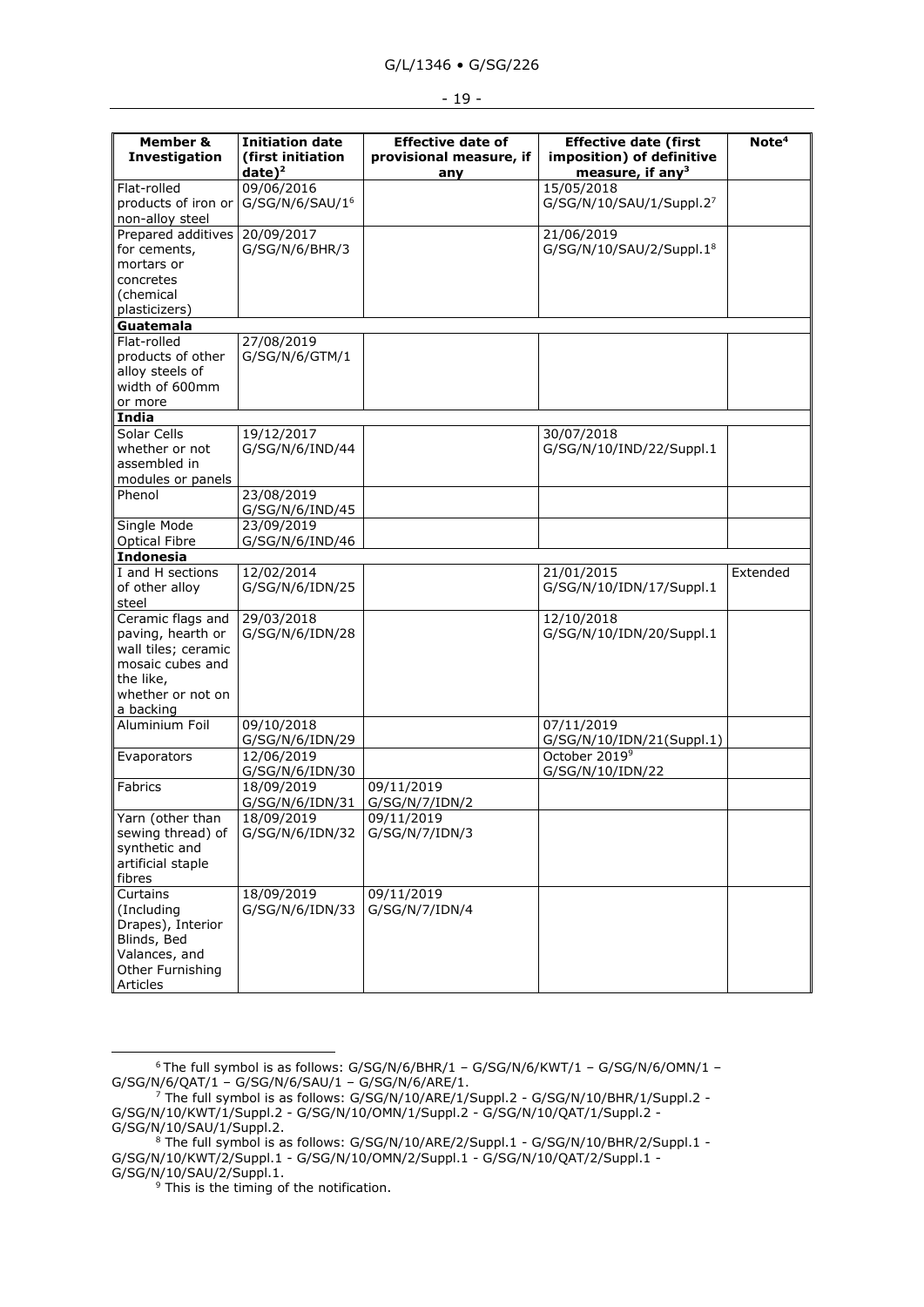# G/L/1346 • G/SG/226

### - 20 -

| Member &<br>Investigation                                                                     | <b>Initiation date</b><br>(first initiation | <b>Effective date of</b><br>provisional measure, if  | <b>Effective date (first</b><br>imposition) of definitive | Note <sup>4</sup>                                  |
|-----------------------------------------------------------------------------------------------|---------------------------------------------|------------------------------------------------------|-----------------------------------------------------------|----------------------------------------------------|
|                                                                                               | $date)^2$                                   | any                                                  | measure, if any $3$                                       |                                                    |
| <b>Jordan</b>                                                                                 |                                             |                                                      |                                                           |                                                    |
| Potato Chips and<br>Potato prepared<br>or preserved<br>otherwise than by<br>vinegar or acetic | 01/09/2019<br>G/SG/N/6/JOR/19               |                                                      |                                                           |                                                    |
| acid, not frozen                                                                              |                                             |                                                      |                                                           |                                                    |
| Madagascar                                                                                    |                                             |                                                      |                                                           |                                                    |
| Pasta (2)                                                                                     | 18/07/2019                                  | 01/08/2019                                           |                                                           |                                                    |
|                                                                                               | G/SG/N/6/MDG/4                              | G/SG/N/7/MDG/4                                       |                                                           |                                                    |
| Blankets and<br><b>Travelling Rugs</b>                                                        | 20/09/2018<br>G/SG/N/6/MDG/2                | January 201910<br>G/SG/N/7/MDG/2/<br>Suppl.1         | June 2019 <sup>11</sup><br>G/SG/N/10/MDG/2<br>(Proposal)  |                                                    |
| Detergent Powder                                                                              | 31/12/2018<br>G/SG/N/6/MDG/3                | January 2019 <sup>12</sup><br>G/SG/N77/MDG/3/Suppl.1 | June 2019 <sup>13</sup><br>G/SG/N/10/MDG/3<br>(Proposal)  |                                                    |
| Edible vegetable<br>oils and<br>margarines                                                    | 14/08/2019<br>G/SG/N/6/MDG/7                | 01/09/2019<br>G/SG/N/7/MDG/7                         |                                                           | Provisional<br>measures<br>withdrawn <sup>14</sup> |
| Lubricating oils                                                                              | 14/08/2019<br>G/SG/N/6/MDG/6                | 01/09/2019<br>G/SG/N/7/MDG/6                         |                                                           | Provisional<br>measures<br>withdrawn <sup>15</sup> |
| Soaps                                                                                         | 14/08/2019<br>G/SG/N/6/MDG/5                | 01/09/2019<br>G/SG/N/7/MDG/5                         |                                                           | Provisional<br>measures<br>withdrawn <sup>16</sup> |
| <b>Malaysia</b>                                                                               |                                             |                                                      |                                                           |                                                    |
| <b>Steel Concrete</b>                                                                         | 28/05/2016                                  |                                                      | 14/04/2017                                                |                                                    |
| Reinforcing Bar                                                                               | G/SG/N/6/MYS/4                              |                                                      | G/SG/N/10/MYS/2                                           |                                                    |
| Steel Wire Rod<br>and Deformed<br>Bar-In-Coil                                                 | 29/05/2016<br>G/SG/N/6/MYS/5                |                                                      | 15/04/2017<br>G/SG/N/10/MYS/3                             |                                                    |
| <b>Morocco</b>                                                                                |                                             |                                                      |                                                           |                                                    |
| Wire rods and                                                                                 | 25/09/2012                                  |                                                      | April 2014 <sup>17</sup>                                  | Extended                                           |
| reinforcing bars                                                                              | G/SG/N/6/MAR/7                              |                                                      | G/SG/N/10/MAR/3/Suppl.1                                   |                                                    |
| Cold rolled sheets<br>and plated or<br>coated sheets                                          | 11/06/2014<br>G/SG/N/6/MAR/8                |                                                      | May 2015 <sup>18</sup><br>G/SG/N/10/MAR/4                 | Extended                                           |
| Paper in rolls and                                                                            | 09/06/2015                                  |                                                      | 01/01/2017                                                |                                                    |
| paper in reams                                                                                | G/SG/N/6/MAR/9                              |                                                      | G/SG/N/10/MAR/5/Suppl.1                                   |                                                    |
| Coated wood and<br>board                                                                      | 31/07/2018<br>G/SG/N/6/MAR/10               |                                                      | July 2019 <sup>19</sup><br>G/SG/N/10/MAR/6<br>(Proposal)  |                                                    |
| <b>Hot-Rolled Sheets</b>                                                                      | 29/05/2019<br>G/SG/N/6/MAR/11               | October 2019<br>G/SG/N/7/MAR/420                     |                                                           |                                                    |
| Welded tubes and<br>pipes of iron or<br>steel                                                 | 07/10/2019<br>G/SG/N/6/MAR/12               | October 2019<br>G/SG/N/7/MAR/5 <sup>21</sup>         |                                                           |                                                    |
| <b>Philippines</b>                                                                            |                                             |                                                      |                                                           |                                                    |
| Testliner                                                                                     | 16/11/2009<br>G/SG/N/6/PHL/8                | 26/05/2010<br>G/SG/N/7/PHL/8                         | August 2011 <sup>22</sup><br>G/SG/N/10/PHL/7              | Extended                                           |

 $10$  This is the timing of the notification.

<sup>14</sup> See footnote 34 of Annex 2.

- <sup>15</sup> See footnote 36 of Annex 2.
- <sup>16</sup> See footnote 38 of Annex 2.
- $17$  This is the timing of the notification.
- $18$  This is the timing of the notification.
- <sup>19</sup> This is the timing of the notification. <sup>20</sup> This is the timing of the notification.
- 
- $21$  This is the timing of the notification.
- $22$  This is the timing of the notification.

 $11$  This is the timing of the notification.

 $12$  This is the timing of the notification.

<sup>&</sup>lt;sup>13</sup> This is the timing of the notification.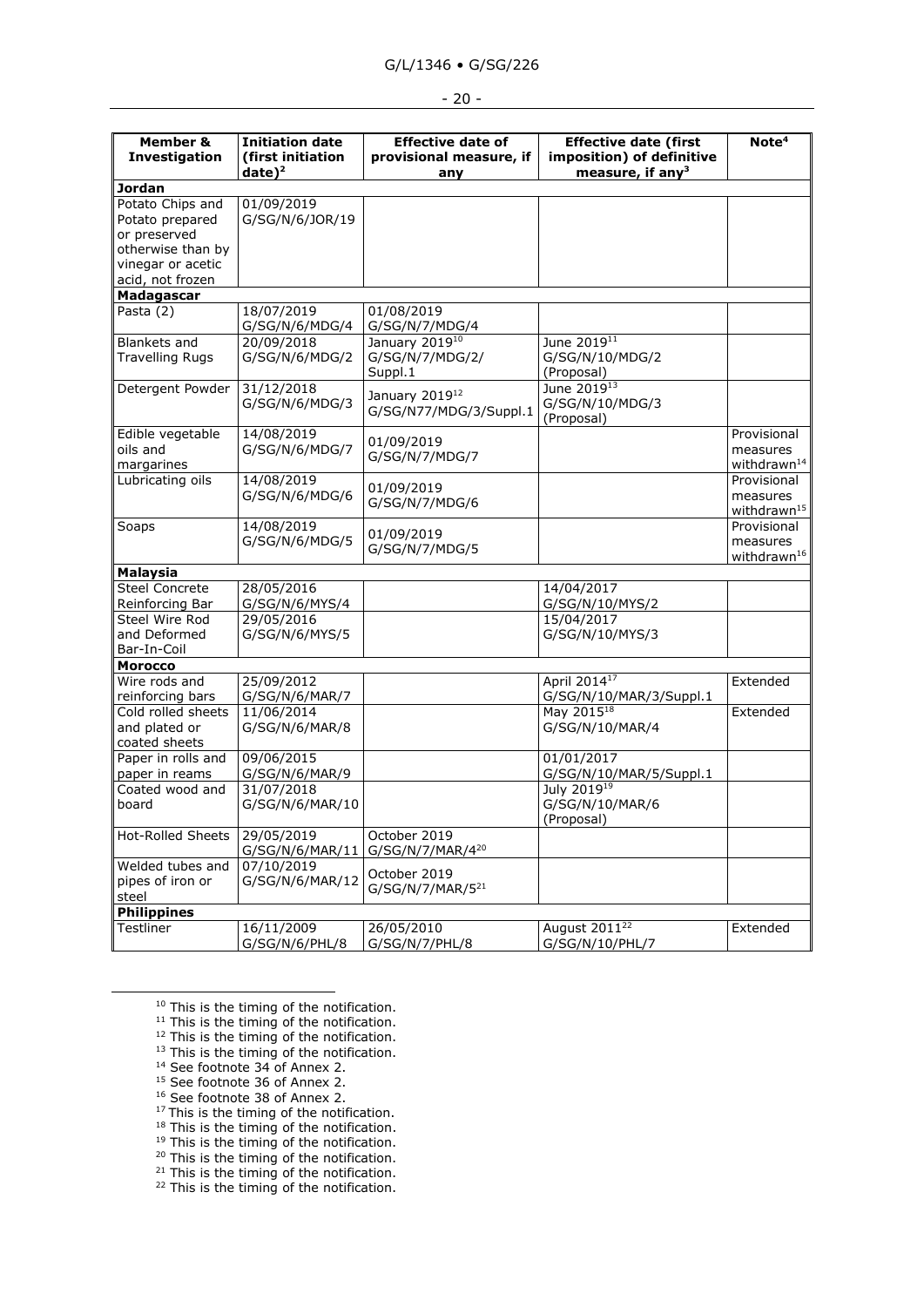| Member &<br>Investigation        | <b>Initiation date</b><br>(first initiation | <b>Effective date of</b><br>provisional measure, if | <b>Effective date (first</b><br>imposition) of definitive | Note <sup>4</sup> |
|----------------------------------|---------------------------------------------|-----------------------------------------------------|-----------------------------------------------------------|-------------------|
|                                  |                                             |                                                     | measure, if any <sup>3</sup>                              |                   |
| Ceramic floor and                | $date)^2$<br>20/12/2018                     | any<br>May 2019                                     |                                                           |                   |
|                                  |                                             |                                                     |                                                           |                   |
| wall tiles<br><b>Float Glass</b> | G/SG/N/6/PHL/12                             | G/SG/N/7/PHL/10                                     |                                                           |                   |
|                                  | 19/02/2019                                  | August 2019                                         |                                                           |                   |
|                                  | G/SG/N76/PHL/13                             | G/SG/N/7/PHL/11                                     |                                                           |                   |
| Cement                           | 10/09/2018                                  |                                                     | 11/09/2019                                                |                   |
|                                  | G/SG/N/6/PHL/11                             |                                                     | G/SG/N/10/PHL/9                                           |                   |
| <b>South Africa</b>              |                                             |                                                     |                                                           |                   |
| Certain flat-rolled              | 24/03/2016                                  |                                                     | 11/08/2017                                                |                   |
| products of iron,                | G/SG/N/6/ZAF/4                              |                                                     | G/SG/N/10/ZAF/3/Suppl.1.                                  |                   |
| non-alloy steel or               |                                             |                                                     |                                                           |                   |
| other alloy steel                |                                             |                                                     |                                                           |                   |
| Other screws fully               | 20/04/2018                                  |                                                     | 15/02/2019                                                |                   |
| threaded with                    | G/SG/N/6/ZAF/6                              |                                                     | G/SG/N/10/ZAF/4/Suppl.1                                   |                   |
| hexagon heads                    |                                             |                                                     |                                                           |                   |
| made of steel                    |                                             |                                                     |                                                           |                   |
| Threaded                         | 01/03/2019                                  | 19/07/2019                                          |                                                           |                   |
| fasteners of iron                | G/SG/N/6/ZAF/7                              | G/SG/N/7/ZAF/4                                      |                                                           |                   |
| or steel                         |                                             |                                                     |                                                           |                   |
| <b>Thailand</b>                  |                                             |                                                     |                                                           |                   |
| Non-alloy hot                    | 30/01/2014                                  |                                                     | 24/12/2014                                                | Extended          |
| rolled steel                     | G/SG/N/6/THA/4                              |                                                     | G/SG/N/10/THA/3                                           |                   |
| products                         |                                             |                                                     |                                                           |                   |
| <b>Turkey</b>                    |                                             |                                                     |                                                           |                   |
| Polyethylene                     | 28/02/2011                                  |                                                     | June 2011 <sup>23</sup>                                   | Extended          |
| terephthalate                    | G/SG/N/6/TUR/16                             |                                                     | G/SG/N/10/TUR/13                                          |                   |
| Wallpaper and                    | 12/12/2014                                  |                                                     | June 2015 <sup>24</sup>                                   | Extended          |
| similar                          | G/SG/N/6/TUR/20                             |                                                     | G/SG/N/10/TUR/15                                          |                   |
| wallcoverings                    |                                             |                                                     |                                                           |                   |
| Toothbrushes                     | 22/04/2017                                  |                                                     | October 2017 <sup>25</sup>                                |                   |
|                                  | G/SG/N/6/TUR/23                             |                                                     | G/SG/N/10/TUR/16                                          |                   |
| Yarn of nylon or                 | 30/12/2018                                  |                                                     | 22/11/2019                                                |                   |
| other polyamides                 | G/SG/N/6/TUR/25                             |                                                     | G/SG/N/10/TUR/17                                          |                   |
| <b>Ukraine</b>                   |                                             |                                                     |                                                           |                   |
| Flexible porous                  | 07/07/2015                                  |                                                     | June 2016 <sup>26</sup>                                   | Extended          |
| plates blocks and                | G/SG/N/6/UKR/11                             |                                                     | G/SG/N/10/UKR/5                                           |                   |
| sheets of                        |                                             |                                                     |                                                           |                   |
| polyurethane                     |                                             |                                                     |                                                           |                   |
| foams                            |                                             |                                                     |                                                           |                   |
| Sulfuric acid and                | 10/08/2017                                  |                                                     | 01/09/2018                                                |                   |
| oleum                            | G/SG/N/6/UKR/12                             |                                                     | G/SG/N/10/UKR/6                                           |                   |
| Complex                          | 28/08/2019                                  |                                                     |                                                           |                   |
| fertilizers                      | G/SG/N/6/UKR/13                             |                                                     |                                                           |                   |
| Certain nitrogen                 | 28/08/2019                                  |                                                     |                                                           |                   |
| fertilizers                      | G/SG/N/6/UKR/14                             |                                                     |                                                           |                   |
| <b>United States</b>             |                                             |                                                     |                                                           |                   |
| Large Residential                | 05/06/2017                                  |                                                     | 07/02/2018                                                |                   |
| Washers                          |                                             |                                                     |                                                           |                   |
| Crystalline Silicon              | G/SG/N/6/USA/12                             |                                                     | G/SG/N/10/USA/8                                           |                   |
|                                  | 17/05/2017                                  |                                                     | 07/02/2018                                                |                   |
| Photovoltaic Cells               | G/SG/N/6/USA/11                             |                                                     | G/SG/N/10/USA/7                                           |                   |

- $24$  This is the timing of the notification.
- $25$  This is the timing of the notification.
- $26$  This is the timing of the notification.

 $23$  This is the timing of the notification.